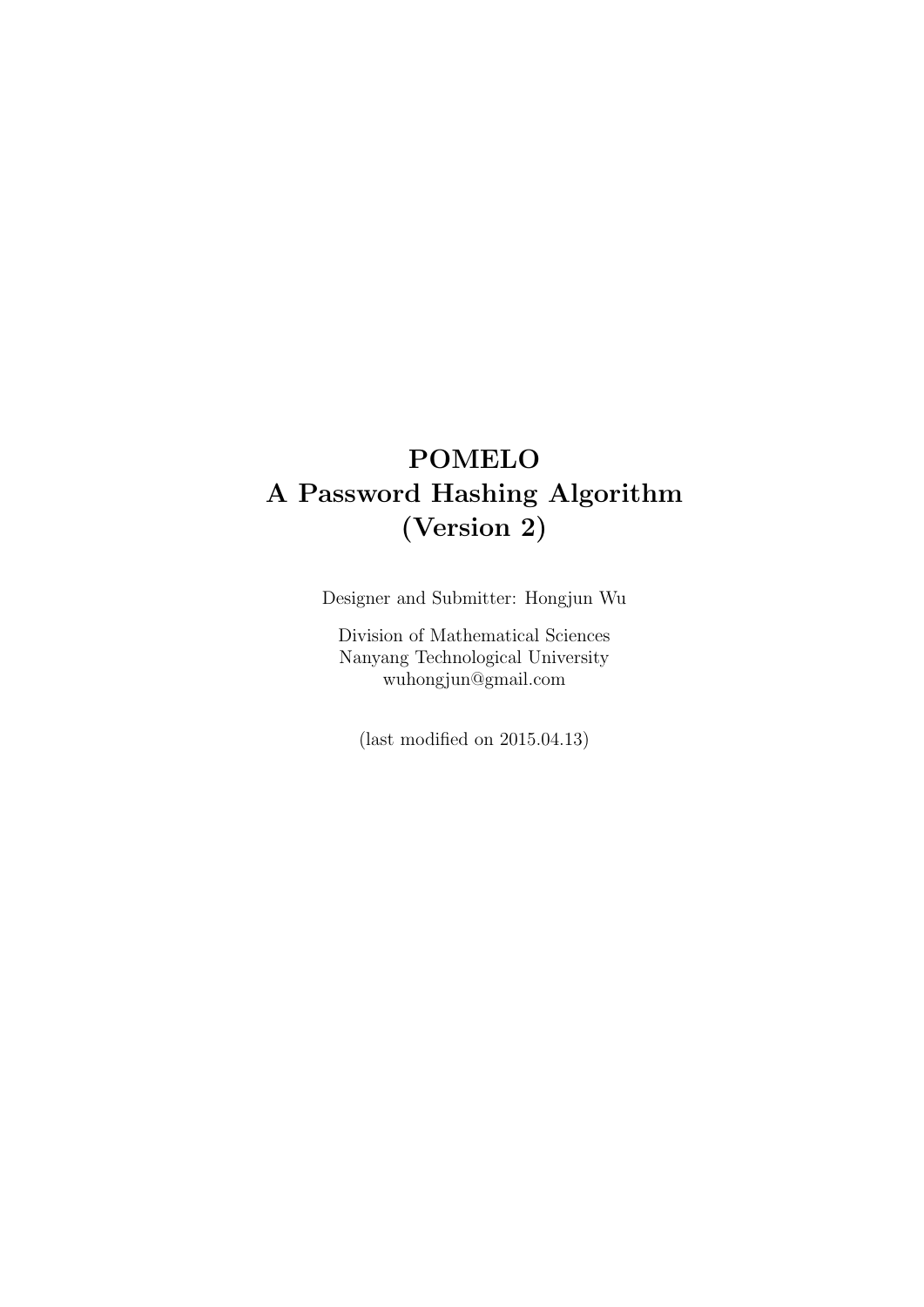# **Contents**

| 1                                    | <b>Specifications of POMELO</b>                                          |                                  |  |  |  |  |  |  |  |  |
|--------------------------------------|--------------------------------------------------------------------------|----------------------------------|--|--|--|--|--|--|--|--|
|                                      | Operations, Variables and Functions<br>1.1                               | $\overline{2}$                   |  |  |  |  |  |  |  |  |
|                                      | 1.1.1                                                                    | $\overline{2}$                   |  |  |  |  |  |  |  |  |
|                                      | Variables<br>1.1.2                                                       | 3                                |  |  |  |  |  |  |  |  |
|                                      | 1.1.3                                                                    | 3                                |  |  |  |  |  |  |  |  |
|                                      | 1.2                                                                      | $\,6$                            |  |  |  |  |  |  |  |  |
|                                      | 1.3                                                                      | $\overline{7}$                   |  |  |  |  |  |  |  |  |
|                                      | 1.4                                                                      | $\overline{7}$<br>$\overline{7}$ |  |  |  |  |  |  |  |  |
|                                      | 1.5<br>POMELO as key derivation function                                 |                                  |  |  |  |  |  |  |  |  |
| <b>Security Analysis</b><br>$\bf{2}$ |                                                                          |                                  |  |  |  |  |  |  |  |  |
|                                      | Randomness, Preimage/Collision Resistance<br>2.1                         | 9                                |  |  |  |  |  |  |  |  |
|                                      | 2.1.1<br>Differential cryptanalysis $\ldots \ldots \ldots \ldots \ldots$ | $\boldsymbol{9}$                 |  |  |  |  |  |  |  |  |
|                                      | 2.1.2                                                                    | 11                               |  |  |  |  |  |  |  |  |
|                                      | 2.1.3                                                                    | 11                               |  |  |  |  |  |  |  |  |
|                                      | 2.1.4<br><b>Randomness</b>                                               | 11                               |  |  |  |  |  |  |  |  |
|                                      | 2.1.5<br>Preimage/Collision Resistance                                   | 11                               |  |  |  |  |  |  |  |  |
|                                      | 2.2                                                                      | 11                               |  |  |  |  |  |  |  |  |
|                                      | 2.2.1                                                                    | 12                               |  |  |  |  |  |  |  |  |
|                                      | 2.2.2<br>Use one quarter of the memory in the attack $\ldots \ldots$     | 12                               |  |  |  |  |  |  |  |  |
|                                      | 2.3                                                                      | 13                               |  |  |  |  |  |  |  |  |
| 3                                    | <b>Efficiency Analysis</b>                                               | 14                               |  |  |  |  |  |  |  |  |
|                                      | 3.1<br>Software Performance                                              | 14                               |  |  |  |  |  |  |  |  |
|                                      | 3.2<br>Performance on GPU and Hardware                                   | 14                               |  |  |  |  |  |  |  |  |
|                                      | 3.3                                                                      | 15                               |  |  |  |  |  |  |  |  |
| 4                                    | Features<br>17                                                           |                                  |  |  |  |  |  |  |  |  |
| 5                                    | <b>Tweaks and Rationale</b>                                              |                                  |  |  |  |  |  |  |  |  |
| 6                                    | No hidden weakness                                                       |                                  |  |  |  |  |  |  |  |  |
| 7                                    | Intellectual property                                                    |                                  |  |  |  |  |  |  |  |  |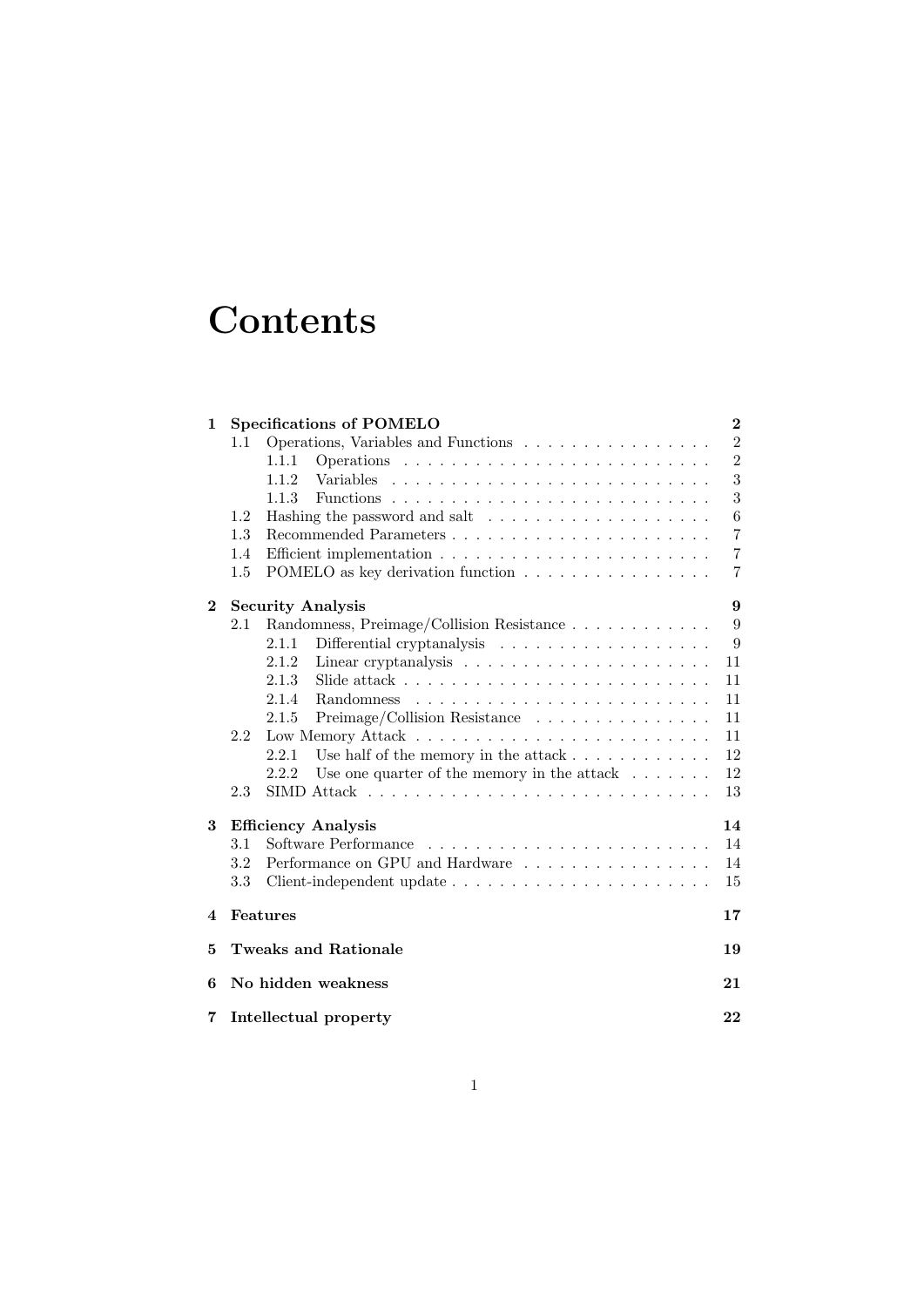# **Specifications of POMELO**

## **1.1 Operations, Variables and Functions**

The operations, variables and functions used in POMELO are defined below.

#### **1.1.1 Operations**

The following operations are used in POMELO:

|          | $:$ addition modulo $2^{64}$                                            |
|----------|-------------------------------------------------------------------------|
| $\oplus$ | $:$ bit-wise exclusive OR                                               |
| &        | : bit-wise AND                                                          |
|          | $\parallel$ : concatenation                                             |
|          | << : left-shift                                                         |
|          | $\gg$ : right-shift                                                     |
|          | $\ll\lt$ : left-rotation.                                               |
|          | $x \ll n$ means that $(x \ll n) \oplus (x \gg (64 - n))$ , where x is a |
|          | 64-bit integer, $n$ is a non-negative integer not larger than 64.       |

Let *X* and *Y* be two 256-bit words.  $X = x_3 \parallel x_2 \parallel x_1 \parallel x_0$ , where each  $x_i$  is 64-bit.  $Y = y_3 \nvert y_2 \nvert y_1 \nvert y_0$ , where each  $y_i$  is 64-bit.

| $+^{\prime}$ | $\therefore$ $X + Y = (x_3 + y_3)    (x_2 + y_2)    (x_1 + y_1)    (x_0 + y_0).$ |
|--------------|----------------------------------------------------------------------------------|
| SHL256       | : $SHL256(X, n) = (x_3 \ll n)    (x_2 \ll n)   $                                 |
|              | $(x_1 \ll n) \parallel (x_0 \ll n).$                                             |
| ROTL256      | : $ROTL256(X, n) = (x_3 \ll n)    (x_2 \ll n)   $                                |
|              | $(x_1 \ll < n) \parallel (x_0 \ll < n).$                                         |
|              | ROTL256.64 : ROTL256.64(X) = $x_2 \parallel x_1 \parallel x_0 \parallel x_3$ .   |

Note that in C programming, if AVX2 instructions are available, the operations on 256-bit words can be implemented using the compiler intrinsics: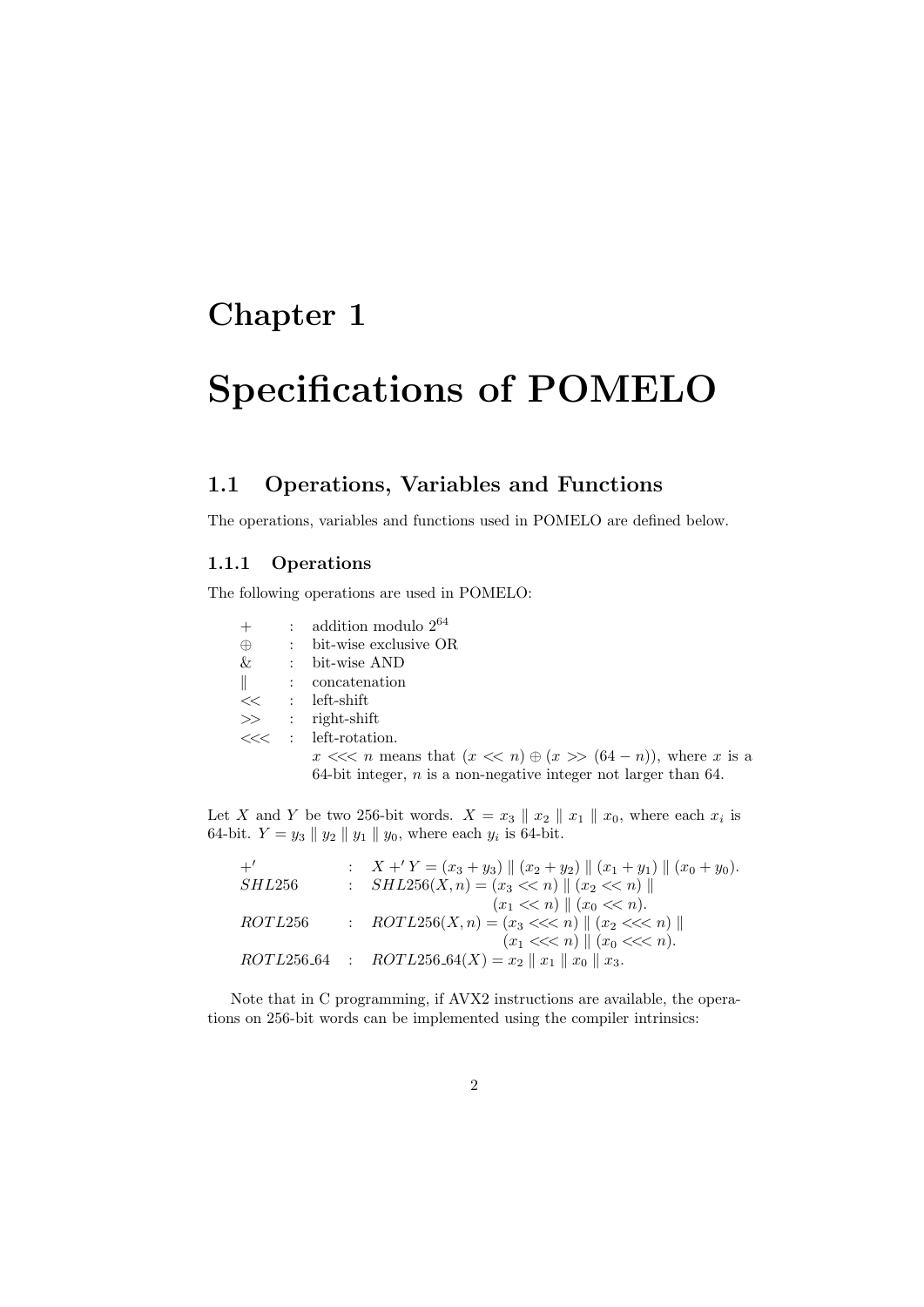- 1.  $X + Y$  is implemented as \_mm256\_add\_epi64(X, Y);
- 2.  $X \oplus Y$  is implemented as \_mm256\_xor\_si256(X, Y);
- 3.  $SHL256(X, n)$  is implemented as  $\text{\textsterling m256}$  slli epi64(X, n);
- 4.  $ROTL256(X, n)$  is implemented as  $\text{mm256.x}$  xor si256( $\text{mm256}$  slli epi64(x,n),  $mm256$  srli epi $64(x,(64-n))$ )
- 5.  $ROTL256.64(x)$  is implemented as \_mm256\_permute4x64\_epi64((x),  $MM\_SHUFFLE(2,1,0,3))$

### **1.1.2 Variables**

| $m\_cost$       |                      | the parameter used to adjust the memory size. $0 \leq m\cos\theta \leq 25$   |
|-----------------|----------------------|------------------------------------------------------------------------------|
| pwd             |                      | the password                                                                 |
| $pwd\_size$     |                      | the password size in bytes. $0 \le t \le 256$ .                              |
| $random_number$ | $\ddot{\phantom{a}}$ | a 64-bit pseudo random number.                                               |
| S               | $\mathbf{L}$         | the state. The state size is $2^{13+m\text{-}cost}$ bytes.                   |
| S8[i]           |                      | the <i>i</i> th byte of the state.                                           |
| S64[i]          |                      | the <i>i</i> th 64-bit word of the state.                                    |
|                 |                      | $S64[i] = S8[8i + 7] \  S8[8i + 6] \  S8[8i + 5] \  S8[8i + 4] \ $           |
|                 |                      | $S8[8i+3]$    $S8[8i+2]$    $S8[8i+1]$    $S8[8i]$                           |
| S[i]            |                      | : the <i>i</i> th 256-bit word of the state.                                 |
|                 |                      | $S[i] = S64[4i+3] \parallel S64[4i+2] \parallel S64[4i+1] \parallel S64[4i]$ |
| $state\_size$   |                      | the state size in bytes. $state\_size = 2^{13+m\_cost}$ .                    |
| salt            |                      | the salt.                                                                    |
| $salt\_size$    |                      | the byte size of salt. $0 \leq salt\_size \leq 64$ .                         |
| $t\_cost$       |                      | the parameter used to adjust the timing. $0 \leq t\_{cost} \leq 25$ .        |
| t.              |                      | the output size in bytes. $1 \le t \le 256$ .                                |
|                 |                      |                                                                              |

### **1.1.3 Functions**

Four state update functions are used in POMELO. Their specifications are given below. Note that *S*[*i*] is the *i*th 256-bit element of the state, and there are *state size/*32 elements in the state.

#### **State update function F(***S, i***) :**

 $i0 = (i - 0) \mod (state\_size/32);$  $i1 = (i - 2) \mod (state\_size/32);$  $i2 = (i - 3) \mod (state\_size/32);$  $i3 = (i - 7) \mod (state\_size/32);$  $i4 = (i - 13) \mod (state\_size/32);$  $S[i0] = S[i0] +' (( (S[i1] \oplus S[i2]) +' S[i3]) \oplus S[i4]);$  $S[i0] = ROTL256_64(S[i0]);$  $S[i0] = ROTL256(S[i0], 17);$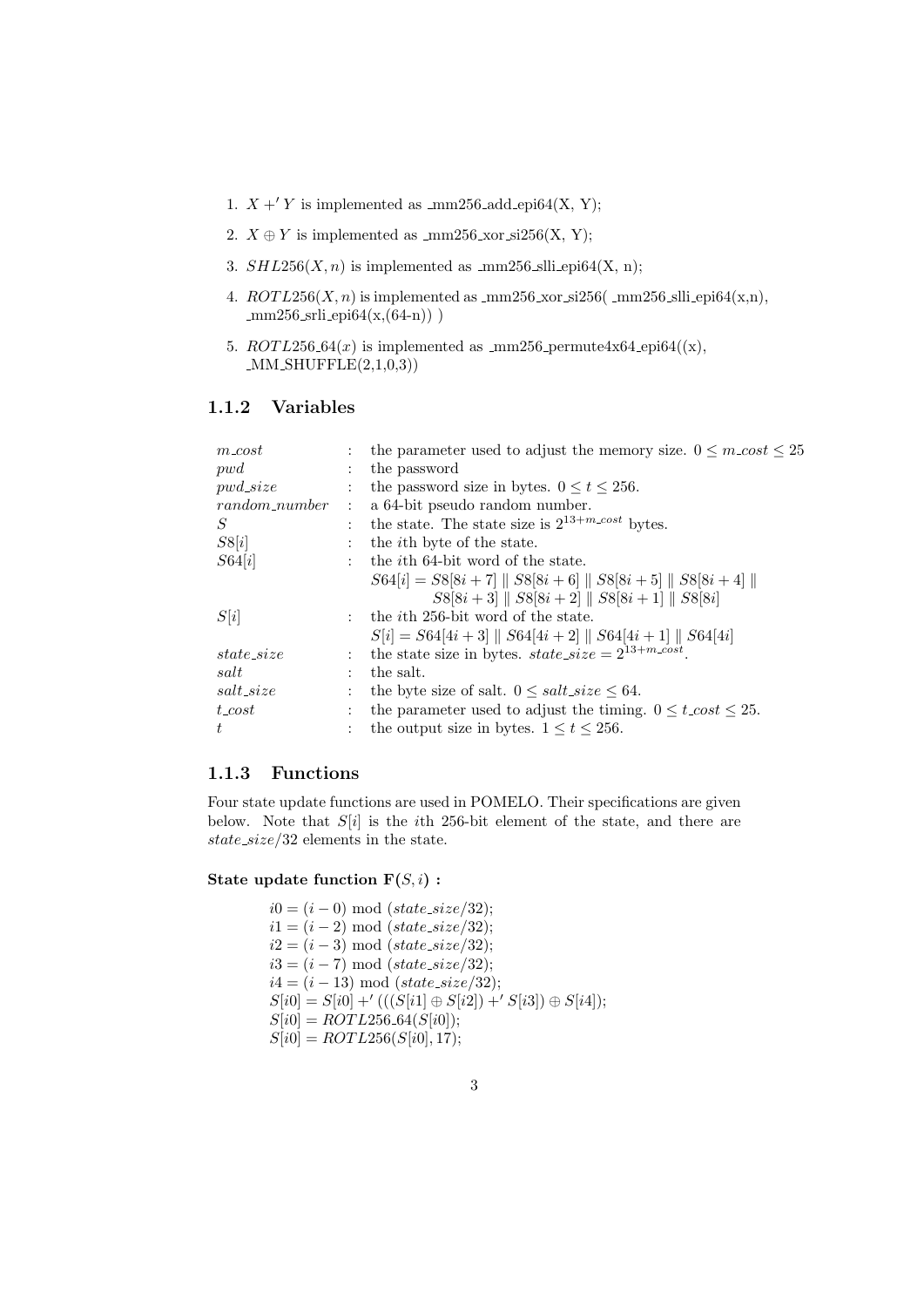#### **State update function G(***S, i, random number*)**.**

In this function, element *S*[*i*] is updated; two table lookups are used to update two elements *S*[*index global*] and *S*[*index local*]. At each step, the value of *index local* is updated according to *random number*. In the *i*-th step, the value of *index global* is updated according to *random number* if *i* is a multiple of 32; otherwise, the value of *index global* is incremented by 1.

The range of *index local* is [*i−*4096*, i*+ 4096), and is within the range of the state; the range of *index global* is the whole state. Note that if the state size is not more than  $2^{18}$  bytes (*m\_cost* is not larger than 5, i.e., there are at most 8192 256-bit elements in the state), the range of *index local* and *index global* are the same.

G(*S, i, random number*) *{*  $F(S, i);$ 

//update index local and index global *index local* = (*i−*4096+(*random number* mod 8192)) mod (*state size/*32); if  $(i \mod 32 == 0)$  $index_{q}$ *dobal* = (*random\_number* >> 16) mod (*state\_size*/32); endif;  $index_{g}$ *dobal* = ( $index_{g}$ *dobal* + 1) mod ( $state_{g}$ *size*/32); //table lookup S[index\_local], here i0 is (i mod statesize/32)  $S[i0] = S[i0] + 'SHL256(S/index\_local], 1);$  $S[index\_local] = S[index\_local] + 'SHL256(S[*i*0], 2);$ //table lookup S[index global]  $S[i0] = S[i0] + 'SHL256(S[index_global], 1);$  $S[index_global] = S[index_global] + 'SHL256(S[i0], 3);$ //update random number  $random_number += (random_number << 2);$ *random number* = (*random number <<<* 19)*⊕*3141592653589793238*ULL*; *}*

Note that in function G(*S, i, random number*), *index local* and *index global* are updated independent of the input password, so the table lookups in this function are not affected by the cache-timing side-channel attack.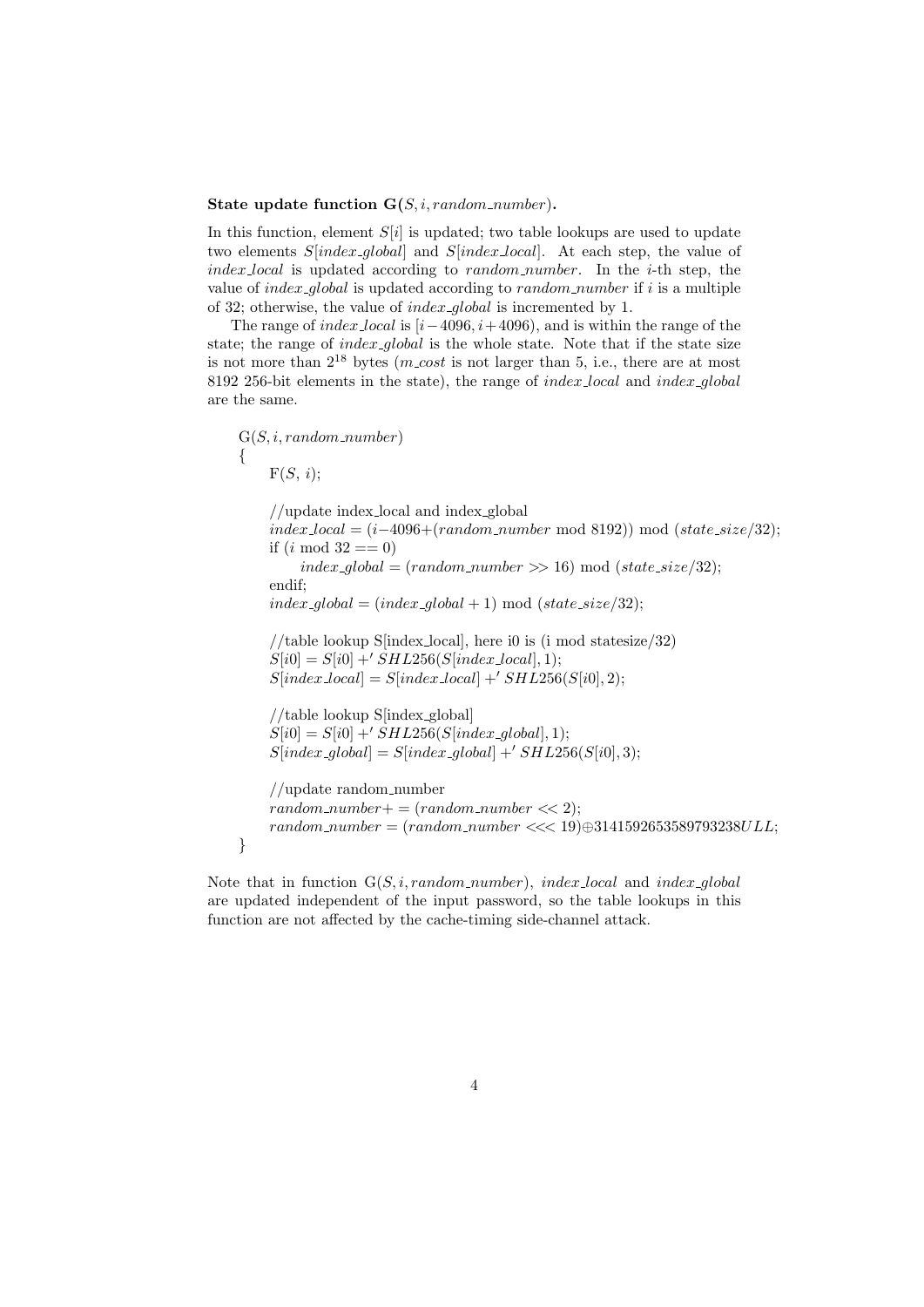#### **State update function H**(*S, i, random number*)**:**

Function H is very similar to function G. The only difference is that at the end of function H, *random number* is updated according to the secret state. So the table lookups in function H are affected by the cache-timing side-channel attack.

H(*S, i, random number*) *{*  $F(S, i);$ //update index local and index global *index local* = (*i−*4096+(*random number* mod 8192)) mod (*state size/*32); if  $(i \mod 32 == 0)$  $index_{g} [bold = (random_{number} > 16) \text{ mod } (state\_size/32);$ endif;  $index_{g} [bold = (index_{g} [bold + 1)] \mod (state\_size/32);$ //table lookup S[index local], here i0 is (i mod statesize/32)  $S[i0] = S[i0] + 'SHL256(S[index\_local], 1);$  $S[index\_local] = S[index\_local] + 'SHL256(S[i0], 2);$ //table lookup S[index global]  $S[i0] = S[i0] + 'SHL256(S[index_global], 1);$  $S[index_global] = S[index_global] + 'SHL256(S[i0], 3);$ //update random number as a 64-bit word of the state. //here i3 = (i-7) mod state\_size/32 //S64[i] indicates the *i*th 64-bit element of the state.  $random_number = S64[4 * i3];$ *}*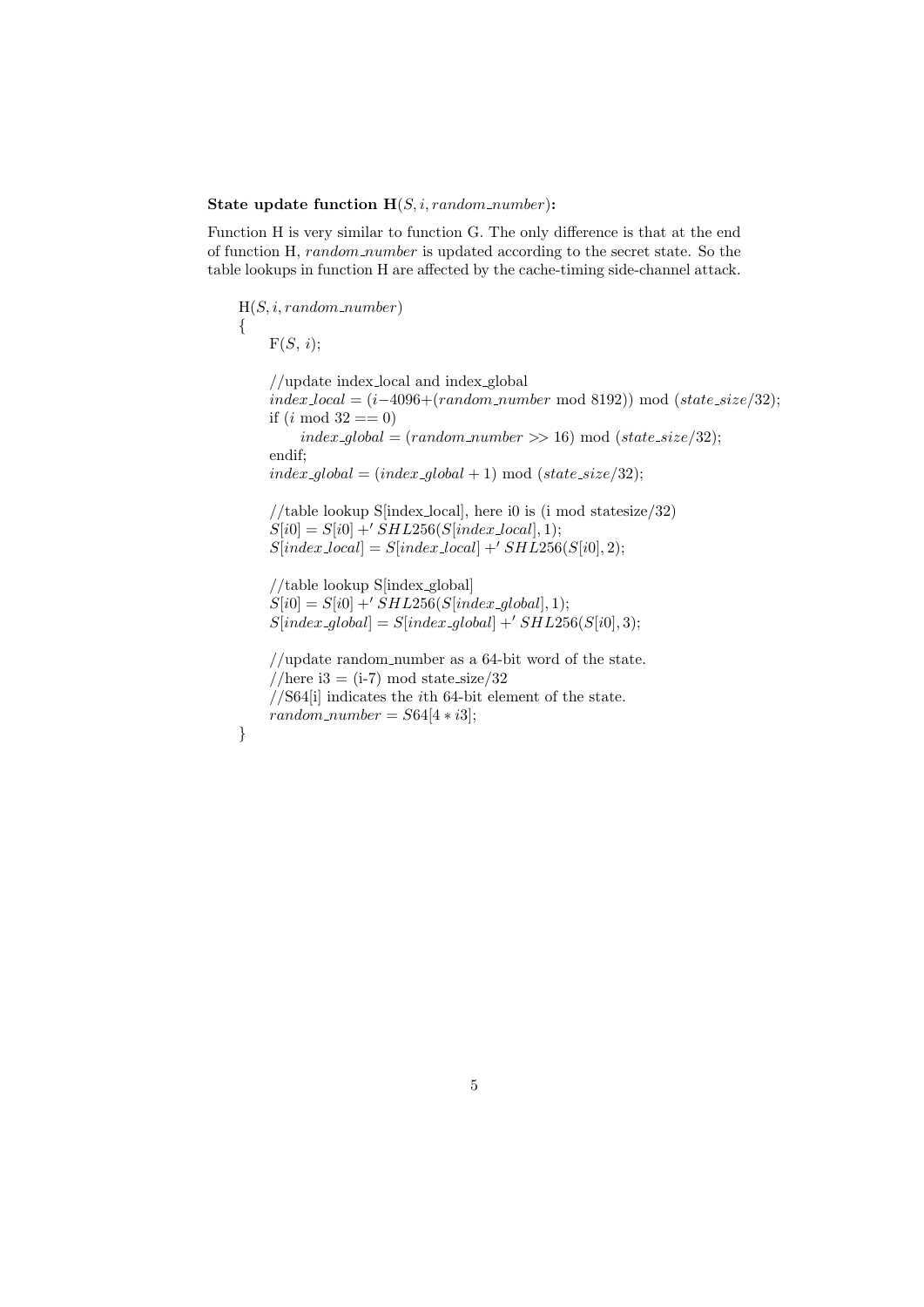### **1.2 Hashing the password and salt**

The hashing algorithm is given below. Note that *S*[*i*] is the *i*th 256-bit element,  $S8[i]$  is the *i*th byte of the state. There are  $2^{8+m\cdot cost+t\cdot cost}$  256-bit elements in the state.

1. Initialize the state *S* to 0, the state size is  $2^{13+m\text{-}cost}$  bytes.

```
2. //load the password, salt, and the input/output sizes into the state.
Let S8[i] = pwd_i for i = 0 to pwd\_size - 1;
Let S8[pwd\_size + i] = salt[i] for i = 0 to salt\_size - 1;
 Let S8[384] = pwd\_size \mod 256;Let S8[385] = pwd\_size/256;Let S8[386] = salt\_size;Let S8[387] = output\_size \mod 256;
Let S8[388] = output\_size/256;
```
//introducing random constants to the state using Fibonacci sequence. Let  $S8[392] = 1$ ; Let  $S8[393] = 1$ ; Let  $S8[i] = (S8[i-1] + S8[i-2]) \text{ mod } 256 \text{ for } i = 394 \text{ to } 415;$ 

- 3. // expand the data into the whole state. for  $i = 13$  to  $2^{8+m\text{-}cost} - 1$ , do:  $F(S, i)$ ;
- 4. // update the state using function G // (involving password-INdependent random memory accesses) *random number* = 123456789*ULL*; for  $i = 0$  to  $2^{7+m\text{-}cost+t\text{-}cost} - 1$ , do:  $G(S, i, random_number)$ ;
- 5. // update the state using function H // (involving password-dependent random memory accesses)  $f_{\text{or }i} = 2^{7+m}\text{cos}t+t\text{cos}t$  to  $2^{8+m}\text{cos}t+t\text{cos}t-1$ , do: H( $S, i, random_number$ );
- 6. // update the state using F for  $i = 0$  to  $2^{8+m\text{-}cost} - 1$ , do:  $F(S, i)$ ;
- 7. The hash output is given as the last *t* bytes of the state  $S(t \leq 256)$ :  $S8[state\_size - t]$   $\parallel S8[state\_size - t + 1]$   $\parallel \cdots$   $\parallel S8[state\_size - 1]$ .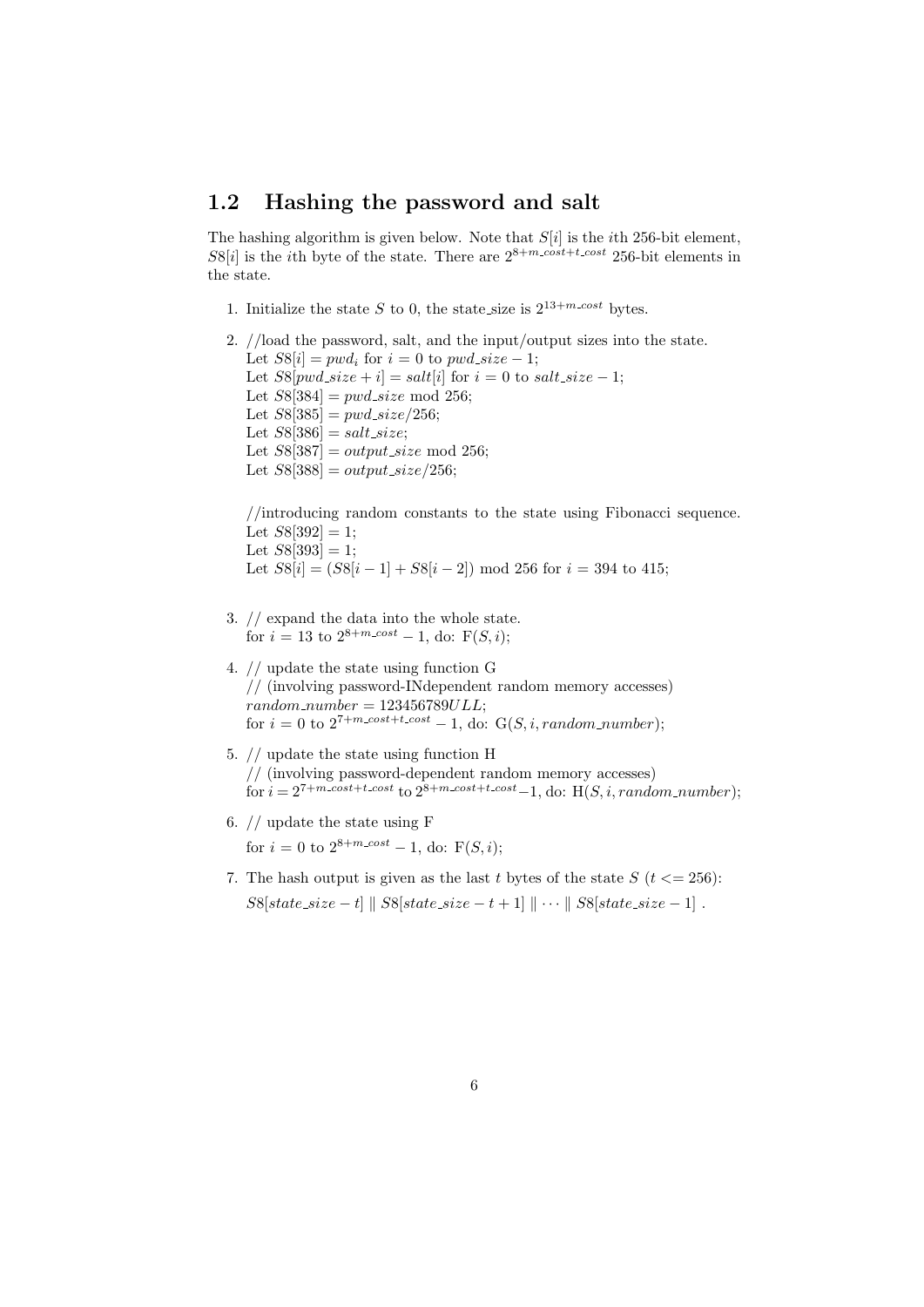### **1.3 Recommended Parameters**

We recommend  $5 \leq m\text{-}cost + t\text{-}cost \leq 25$ . The memory size of POMELO is  $2^{13+m \cdot cost}$  bytes, i.e.,  $2^{8+m \cdot cost}$  256-bit words. There are  $2^{7+m \cdot cost + t \cdot cost}$ function G and  $2^{7+m\cdot cost+t\cdot cost}$  function H.

The recommended memory size ranges from 8KB  $(m\_cost = 0)$  to 256GB  $(m\text{-}cost = 25)$ . When  $m\text{-}cost + t\text{-}cost = 5$ , it is very fast to compute the password hashing. When  $m\_cost + t\_cost = 25$ , we get very high security, but it is also very expensive to compute the password hashing.

Choosing the proper values of *m cost* and *t cost* depends on the requirements of applications. A user can find more information in Section 3.1 on how to choose the proper parameters (or to test the POLEMO code by adjusting the value of  $m\_cost$  and  $t\_cost$ ).

If a user wants to compute the hash in a fast way with large memory, the user may use  $m\_cost = 15$ ,  $t\_cost = 0$  (2<sup>28</sup> bytes of memory).

### **1.4 Efficient implementation**

The 'if' selection statement in function G and H can be removed when we implement 32 G functions (or H functions) in a 'for' loop.

The modular operation in POMELO can be implemented using the bit-wise AND operation since the divisors are the power of 2.

### **1.5 POMELO as key derivation function**

POMELO can be used as a key derivation function (KDF) to derive a key from a password. There are several ways to generate a key with arbitrary length from POMELO. The algorithm described in this section uses the POMELO algorithm in key derivation with slight modification to POMELO. When POMELO is used for KDF, the value of *S*8[389] is set to 1 in the Step 2 of POMELO. We call this modified POMELO as POMELO'. The reason that we set *S*8[389] to 1 is to prevent the related-cipher attack [12] so that even if a password is used in both password hashing algorithm and key derivation algorithm (and the salts are the same), the password security would not be significantly affected; otherwise, the password image of password hashing may be used to compromise the security of the derived key. The API of POMELO can be slightly modified to include this variant for KDF.

Suppose that the key *K* consists of *n* bytes,  $K = k_0 \parallel k_1 \parallel \cdots \parallel k_{n-2} \parallel$ *k<sup>n</sup>−*<sup>1</sup>. There is no restriction on the value of *n*. But we expect that in all the applications, *n* is much less than  $2^{64}$ . POMELO-KDF is given below. If a password is used in POMELO-KDF to generate multiple keys (instead of a long key), the user should generate a different salt for each invocation of POMELO-KDF.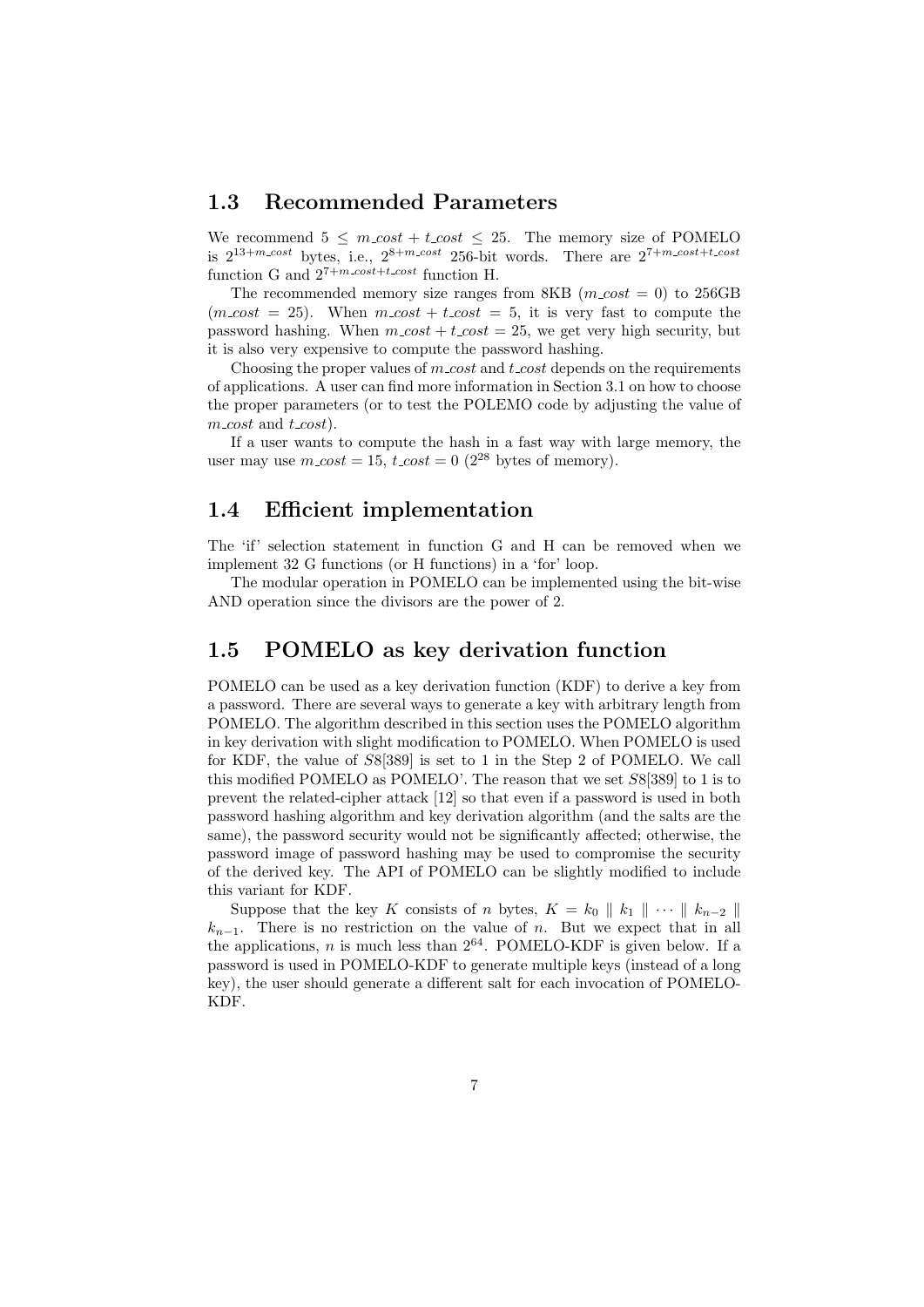//POMELO-KDF: Derive an n-byte key K from password;

//POMELO' is iterated to generate a long key;

//half of the outputs are key bytes.

- 1. Modify the POMELO algorithm so that S8[389] is set to 1 in Step 2 of POMELO. The modified POMELO is called POMELO'.
- 2. for  $i = 0$  to  $\lceil \frac{n}{128} \rceil 1$ *{*

 $output_size = 256;$ 

POMELO'(output,output\_size,pwd,pwd\_size,salt,salt\_size,m\_cost,t\_cost);

 $pwd = output$ ; //use the original password only once.

 $pwd\_size = 256$ ;

*}*

*k*<sub>128*i*</sub> *∥ k*<sub>128*i*+1</sub> *∥*  $\cdots$  *∥ k*<sub>128*i*+127</sub> are the second half of output;

3. The key K is the first *n* key bytes:  $k_0 \parallel k_1 \parallel \cdots \parallel k_{n-2} \parallel k_{n-1}$ .

The parameters of *m cost* and *t cost* in POMELO-KDF are identical to that in POMELO. In POMELO-KDF, the key length *n* is not an input, so the key can be derived without knowing the total key size. The password is used only once in POMELO-KDF so that the program does not need to keep the password in memory during the key derivation process.

<sup>//</sup>Each invocation of POMELO' always generates 256 bytes output,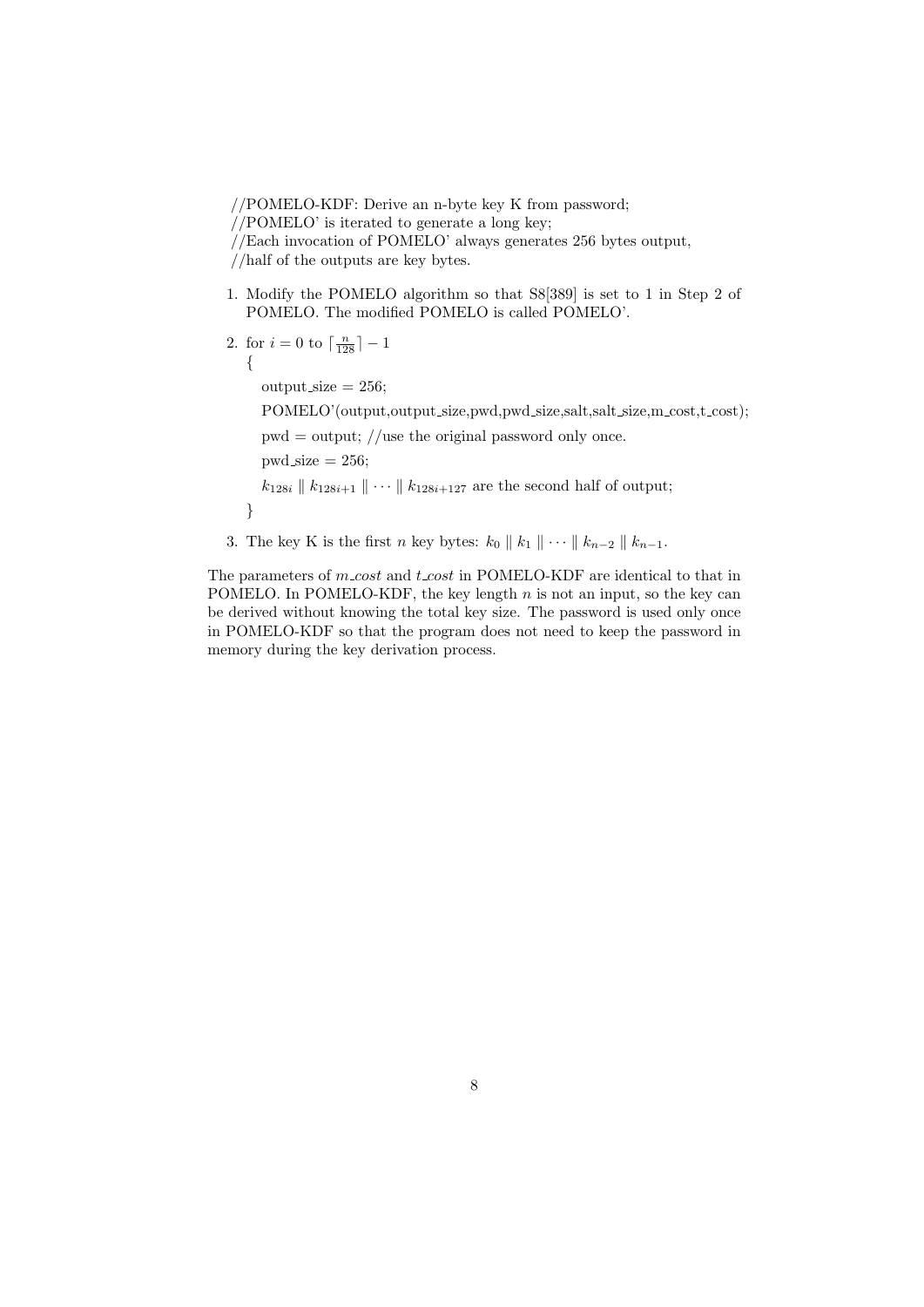# **Security Analysis**

We have the following security claims based on our initial security analysis:

- **Claim 1.** It is impossible to recover the password from the hash output faster than trying those possible passwords, i.e., POMELO is one-way.
- **Claim 2.** POMELO is strong against the attacks that intend to bypass the large memory in POMELO.
- **Claim 3.** POMELO is strong against the attacks using GPU and dedicated hardware. It is due to the use of large memory in POMELO, and it is difficult to attack using smaller memory space.
- **Claim 4.** POMELO is strong against the cache-timing attack [4] since the first half of POMELO uses password independent memory accesses.

## **2.1 Randomness, Preimage/Collision Resistance**

For any password hashing algorithm, the randomness preimage/collision resistance can be achieved easily. The reason is that in general we can perform a lot of computations and use a large state in the algorithm, and the password is secret to the attackers. Thus designing password hashing algorithm is much easier than designing cryptographic hash function when we are talking about randomness, preimage/collision security.

Note that we used a Fibonacci sequence to initialize 24 bytes of the state. The Fibonacci sequence is used to prevent the symmetry structure of POMELO being exploited in an attack.

### **2.1.1 Differential cryptanalysis**

Differential cryptanalysis [7] is powerful against symmetric ciphers. To design a password hashing algorithm, we should first ensure that the input difference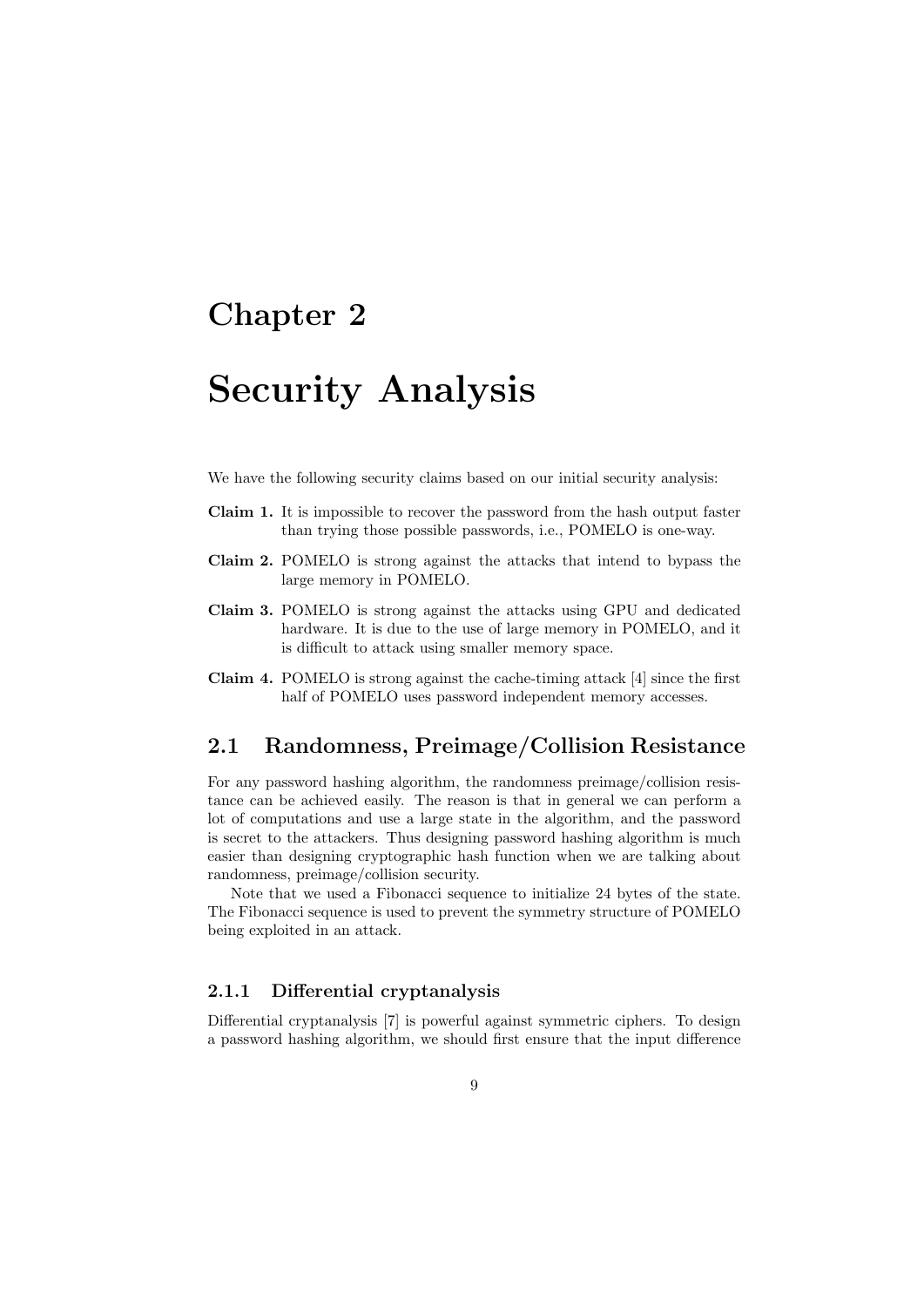cannot be eliminated easily in the state; otherwise, the collision in the state may be exploited to bypass most of the operations in a cipher, such as the differential attacks against stream ciphers Py [13] and ZUC [14]. In POMELO, the password and salt are expanded into a state with size at least 8192 bytes through an **invertible** non-linear feedback register (Step 3 in Sect. 1.2). Step 4 is also invertible. So there is no collision in the state in Step 3 and 4 of POMELO.

Step 3, 4, 5, and 6 of POMELO contribute to the differential propagation in POMELO. The addition operations in Step 3 and 6 affect the differential propagation; the table lookups and additions in Step 4 and 5 affect the differential propagation.

We first look at Step 3. Suppose that there is an input difference. We analyze the simple feedback function of POMELO to identify the most efficient differential path. Our simulation shows that the most efficient differential path occurs when 13 consecutive elements are all zero except that one of most significant bits is one. There are 92 difference bits passing through addition in the nonlinear feedback function in every 100 feedback steps; there are 212 difference bits passing through additions in every 150 feedback steps; and there are 412 difference bits passing through additions in every 200 feedback steps; and there are 587 difference bits passing through the additions in every 250 feedback steps. (When we are counting the difference bits in addition, we ignore the difference bits at the most significant bit positions; and we simply ignore the difference bits if they occur at the same positions of two addends although they also contribute to the differential cryptanalysis). Each difference bit introduces differential probability 2*−*<sup>1</sup> , so we claim that each feedback step introduces differential probability  $2^{-1}$  on average. For  $m\text{-}cost = 0$ , we have the smallest number of feedback steps (which is 243), so the differential probability of Step 3 is at most 2*−*<sup>243</sup> .

We proceed to consider Step 4. The password hashing algorithm cannot be too fast, so we have the restriction that  $m\_cost + t\_cost \ge 5$  for POMELO. Step 4 thus involves at least 4096 feedback steps. Each feedback step in Step 4 is much stronger than that in Step 3 since two table lookups are used in each feedback step of Step 4. The difference bit(s) from "random" location in the state would be introduced into each feedback step of Step 4, and much more difference bits would be introduced. Thus we can claim that the differential probability of Step 4 is at most 2*−*<sup>4096</sup> .

Now consider Step 5. Each feedback step in Step 5 is stronger than that in Step 4 since password dependent table lookups are used in each feedback step of Step 5. Thus we can claim that the differential probability of Step 5 is at most 2*−*<sup>4096</sup> .

Each feedback step in Step 6 is stronger than that in Step 3 since two additions are involved in a feedback step of Step 6; while effectively there is only one addition in a feedback step of Step 3.

Combining the above analysis, the differential probability of POMELO is less than 2*−*<sup>8000</sup>. It shows that POMELO is very strong against the differential attack.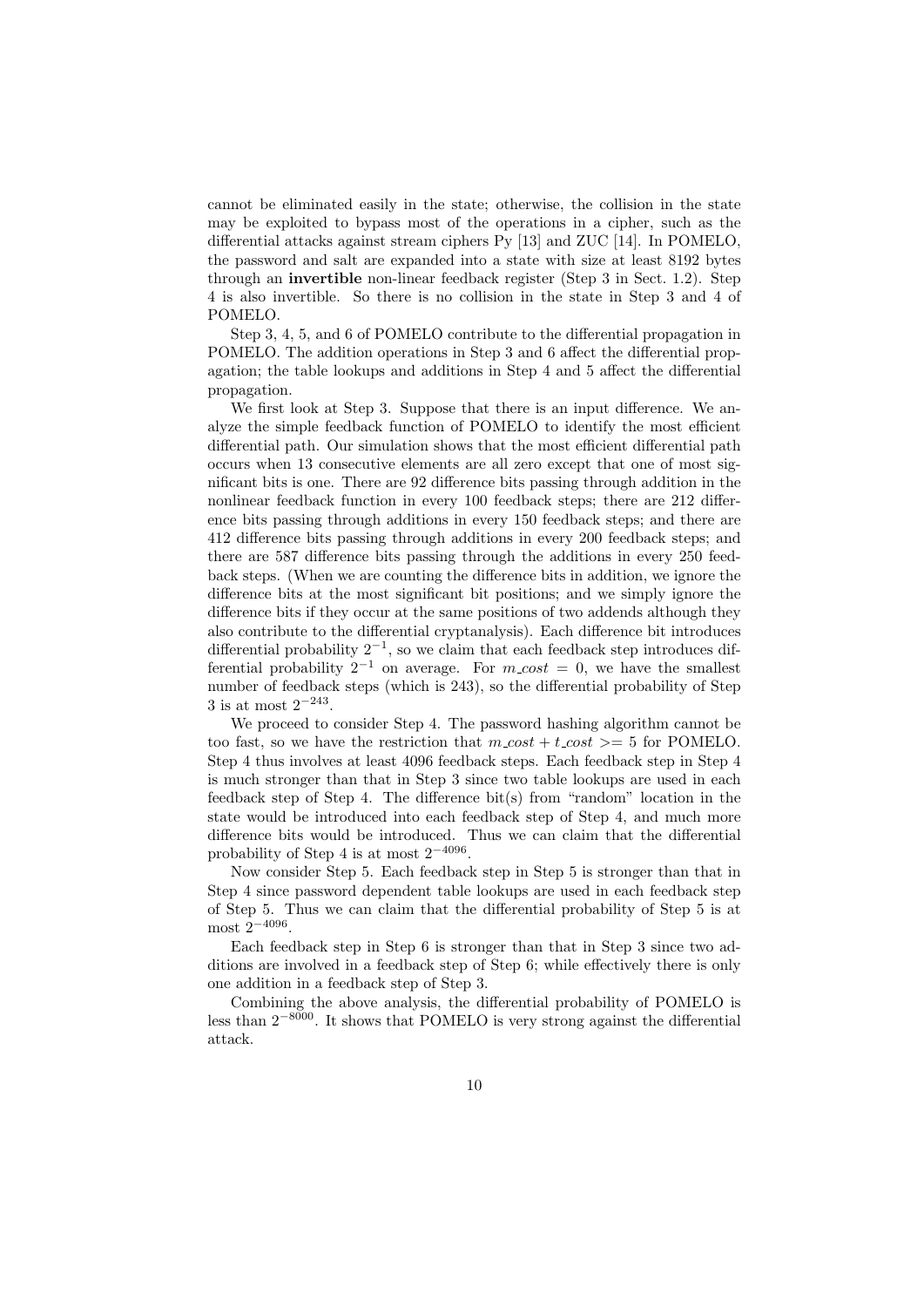#### **2.1.2 Linear cryptanalysis**

To simplify the linear cryptanalysis [9], we consider only the linear approximation in Step 5 in which we lookup a secret and changing Sbox (part of the state). To simplify the analysis further, we consider only the local table lookups. For  $m\_cost = 8$ , the Sbox is the smallest 8bit-to-256bit Sbox.

In the expansion stage, 5 of those 14 elements are linearly related through the feedback function. In the following, we consider the linear relation in 14 consecutive elements since the output size is at most 256 bytes (8 elements). In every feedback step in Step 5, each element is added with an output of the Sbox. After 14 feedback steps, the new additional bias of the linear relation of those 5 elements becomes  $2^{-8 \times 4} = 2^{-32}$  (since those 5 table lookups may provide special outputs satisfying the linear relation; however, once an output is chosen, the positions of other four outputs are fixed, so the probability is 2 *<sup>−</sup>*<sup>32</sup>). In the next 14 feedback steps, the new additional bias of the linear relations again becomes 2*−*<sup>32</sup>. Since Step 5 consists of at least 4096 feedback steps, the new additional bias of the linear relation of Steps 5 becomes less than  $2^{4096/14-1} \times (2^{-32})^{4096/14} = 2^{-9071}$  according to the pilling-up lemma. The linear bias is sufficiently small, and POMELO is very strong against the linear cryptanalysis.

#### **2.1.3 Slide attack**

Slide attack [8] is powerful for bypassing a lot of operations if the cipher consists of many identical steps/rounds. A typical approach to defend against slide attack is to introduce different constants at each step/round. Slide attack is not a threat to POMELO since we use table lookups to access the state: any slide of the elements in the state would result in completely different table lookup outputs.

#### **2.1.4 Randomness**

Since POMELO is strong against the differential, linear cryptanalysis and slide attack, the output of POMELO is random.

#### **2.1.5 Preimage/Collision Resistance**

Since POMELO is strong against the differential, linear cryptanalysis, the output of POMELO is random.

### **2.2 Low Memory Attack**

An important design goal of password hashing algorithm is to prevent the large memory state being bypassed easily in password cracking. Writing to random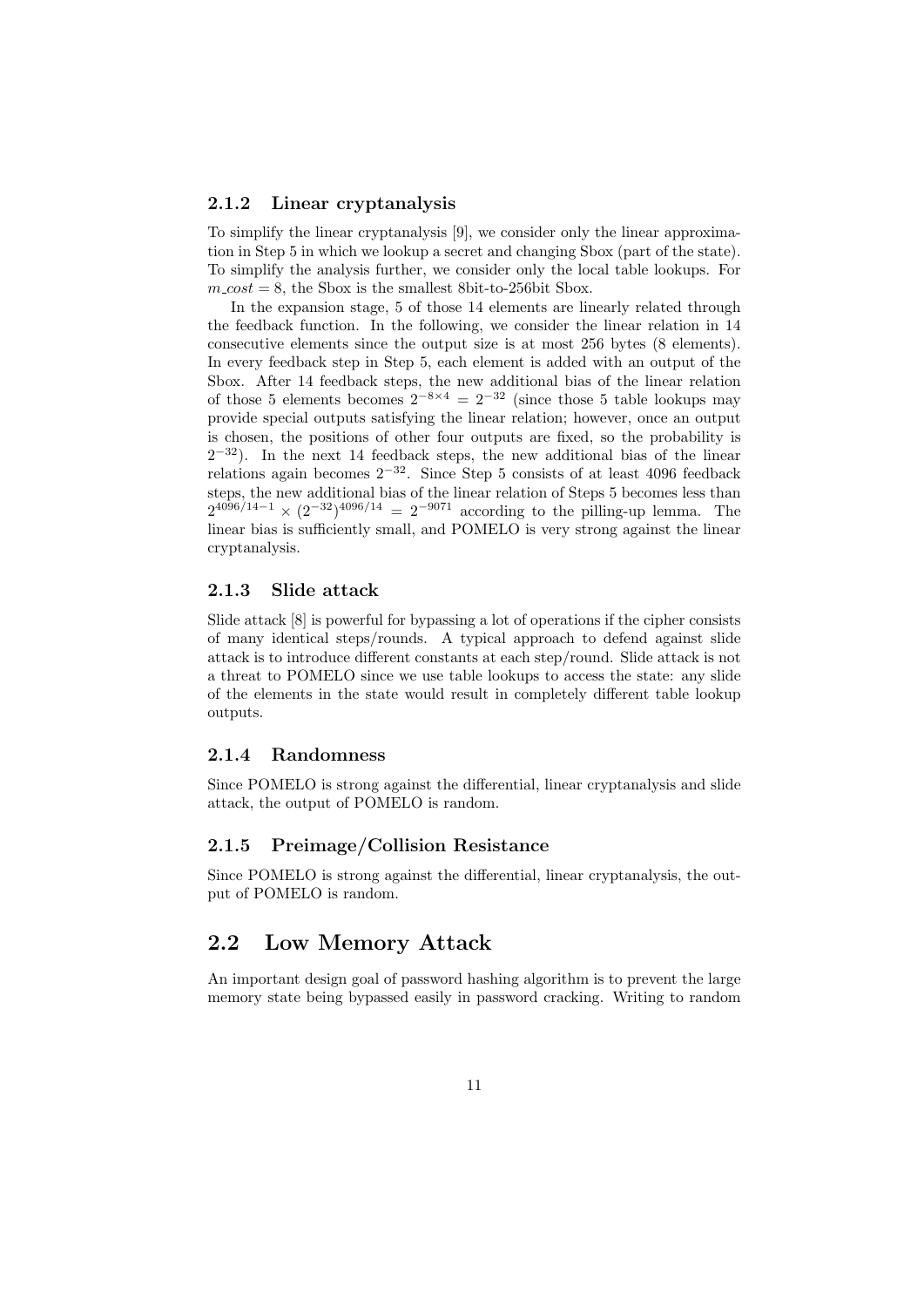memory locations is an effective way to resist the low-memory attack. A password hashing scheme that is designed to resist the low-memory is the scrypt  $|10|$ 

Our analysis shows that if an attacker uses only half of the memory in the attack against POMELO (for the smallest value of  $t\text{-}cost = 0$ ), the number of operations would be increased by at least 128 times; if only one quarter of the memory is used in the attack, the number of operations would be increased by at least 16384 times. The details of the attack are given in this section.

To make the analysis simple, we assume that accessing any data from Step 3 (data expansion) requires negligible amount of storage and computation. The following three steps (for  $t\text{-}cost = 0$ ) should be computed in the attack.

- 4.  $random_number = 123456789ULL;$ for  $i = 0$  to  $2^{7+m\text{-}cost} - 1$ , do:  $G(S, i, random_number)$ ;
- 5. for  $i = 2^{7+m\text{-}cost}$  to  $2^{8+m\text{-}cost} 1$ , do: H(*S, i, random\_number*);
- 6. for  $i = 0$  to  $2^{8+m\text{-}cost} 1$ , do:  $F(S, i)$ ;

#### **2.2.1 Use half of the memory in the attack**

Note that in Step 4 and 5, on average each state element is updated once through *index global*; and each state element is updated once through *index local*. Suppose that the memory being used in the attack is only half of the state, we consider that at the 16384*n*-th step of Step 4 and 5, the attacker stores the elements *S*[*j*] for  $16384n - 4096 < j < 16384n + 4096$  (the data size can be slightly less than 256KB). From these partial states, the attacker may have the chance to construct the rest of the state.

In Step 6, we need the whole state that has been updated in Step 4 and 5. Note that many 1KB data segments (of 32 steps) are updated in function G or H through the global table lookup (note that the whole state is updated once in this way on average). In Step 6, such an updated 1KB data segment should be computed from a remote 256KB partial state  $S_{256KB}^x$  using G or H (we assume that the location of that partial state was stored with negligible amount of memory). To generate such a 256 KB partial state from some stored partial state  $(S[j]$  with  $16384n - 4096 < j < 16384n + 4096$ , on average 8192 steps are needed (since the distance between two stored partial states is 16384 steps, and that only forward computation from a partial state is cost effective). Thus the attack requires  $8192/32 = 256$  times more steps. If we assume that the attacker can manage to save half of those updated 1KB data segments, the number of operations in the attack still increase by 128 times.

#### **2.2.2 Use one quarter of the memory in the attack**

Suppose that the memory being used in the attack is only one quarter of the state, we consider that at the 32768*n*-th step of Step 4 and 5, the attacker stores the elements  $S[j]$  for  $32768n - 4096 < j < 32768n + 4096$  (the data size can be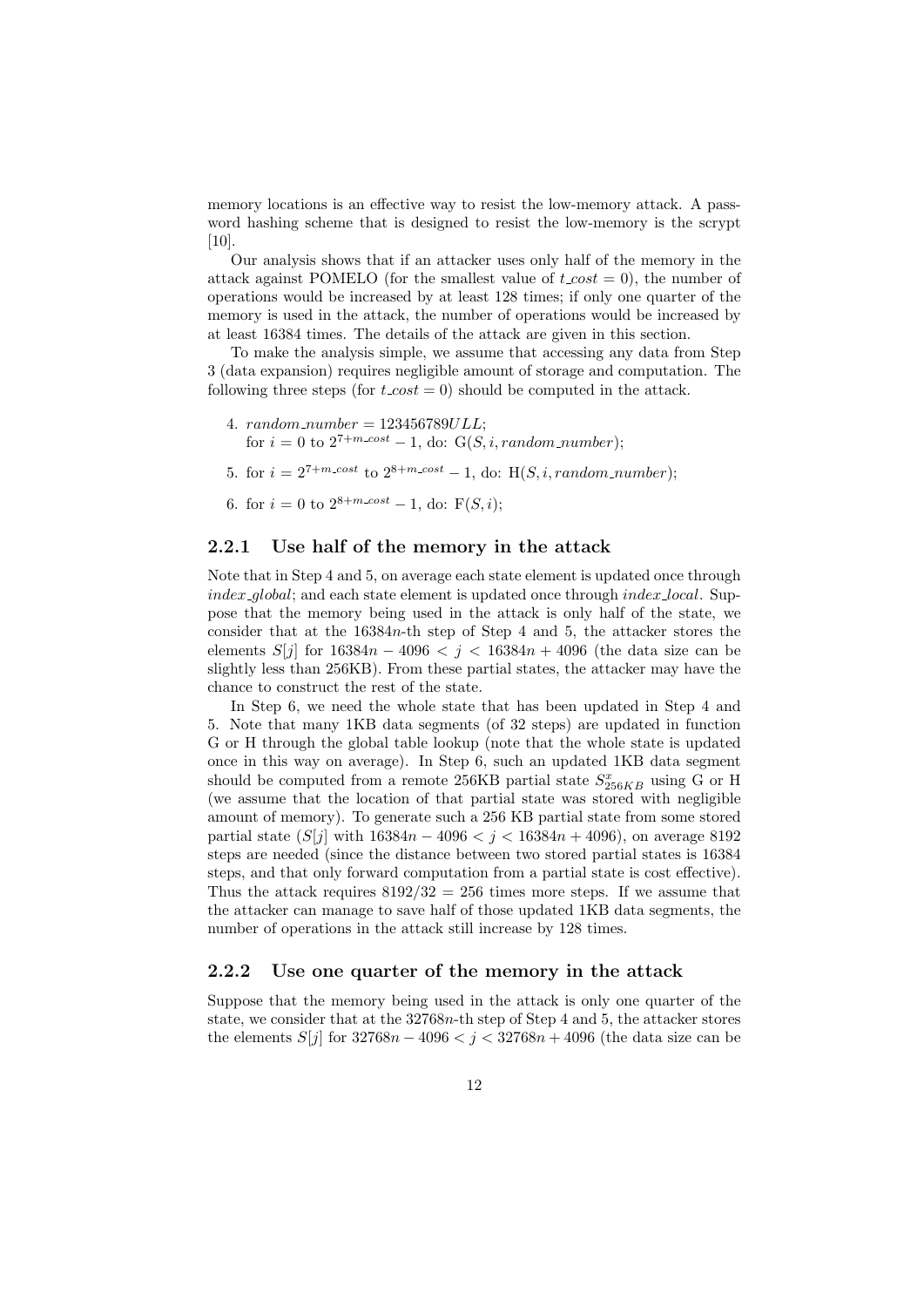slightly less than 256KB). From these partial states, the attacker may have the chance to construct the rest of the state.

In Step 6, we need the whole state that has been updated in Step 4 and 5. Note that many 1KB data segments (of 32 steps) are updated in function G or H through the global table lookup (note that the whole state is updated once in this way on average). In Step 6, such an updated 1KB data segment should be computed from a remote 256KB partial state  $S_{256KB}^x$  using G or H (we assume that the location of that partial state was stored with negligible amount of memory). To generate such a 256 KB partial state from some stored partial state (*S*[*j*] with 32768*n −* 4096 *< j <* 32768*n* + 4096), on average 16384 steps are needed (since the distance between two stored partial states is 32768 steps, and that only forward computation from a partial state is cost effective). Thus the attack requires  $16384/32 = 512$  times more steps.

The actual complexity of the above attack is much higher since when we are computing those 16384 steps to reach a partial state  $S_{256KB}^x$  (from the stored partial state), 16384 global table lookups are again needed, and these table lookups can be very expensive. Suppose that 1KB data segment (for 32 steps) in the global table lookup is not the original data from Step 3, but it gets modified in Step 4 and 5 already (the chance is half), then we need to generate this 1KB data segment from some partial state (*S*[*j*] with 32768*n −* 4096 *< j <* 32768*n* + 4096), and it would cost another 16384 steps on average. If we assume that the attacker can manage to save half of those updated 1KB data segments (being modified in Step 4 and 5 already), the number of operations can be reduced by half. Thus the overall attack requires  $512*(16384/2/32/2) = 65536$  times more computation.

The above analysis shows that POMELO is very strong against the low memory attack.

### **2.3 SIMD Attack**

The SIMD is efficient since the instruction decoding and control circuits can be greatly saved. In POMELO, function H makes the attack using SIMD expensive since the function H uses password-dependent memory accesses.

If an attacker wants to launch the SIMD type attack against POMELO, the attacker must first launch cache-timing attack to recover the state information leaked from function H, then use SIMD type attack against the first half of POMELO. It makes the attack much harder since likely it requires some malicious program running on the same machine as the POMELO algorithm.

Furthermore, POMELO allows the use of large memory in password hashing. The cost-saving of using SIMD becomes much less effective when compared to the memory cost (for example, 256 MB memory). So we believe that POMELO provides strong security against SIMD attack.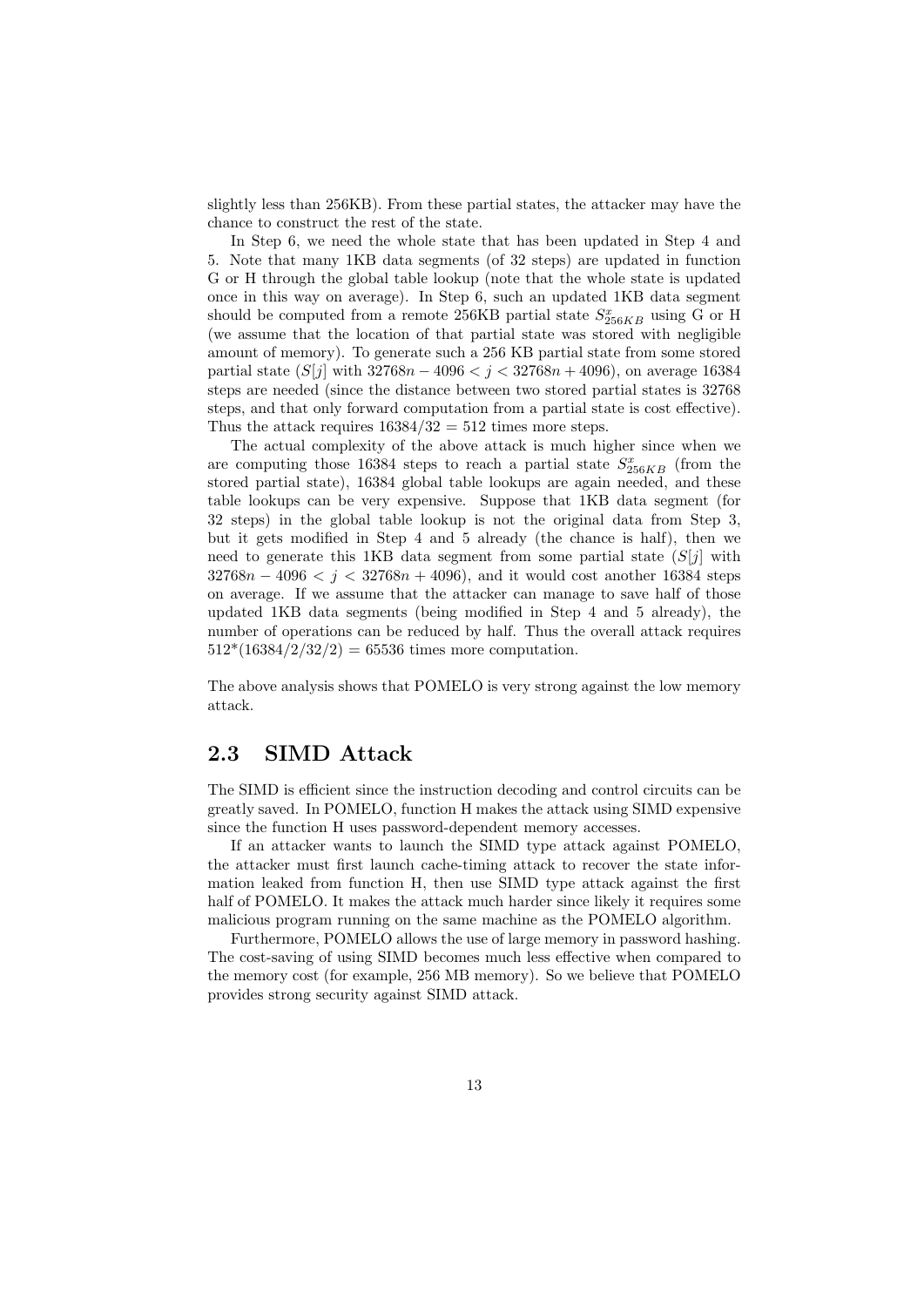# **Efficiency Analysis**

### **3.1 Software Performance**

We implemented POMELO in C code. We tested the speed on Intel Core i7-4770K 3.5GHz processor (Turbo Boost 3.9GHz is enabled, 256KB Level 2 cache for each core, 8MB shared Level 3 memory cache, Memory Types DDR3- 1333/1600) running 64-bit Ubuntu 14.04. The DRAM size is 16 Gigabytes. The compiler being used is gcc 4.8.2, and the optimization option "gcc -mavx2 -O3" is used. The code being tested uses AVX2 instructions (it is submitted together with this report).

The performance data are given in Table 3.1. POMELO is efficient even when the state size is very large. For example, when the state size of POMELO is one Gigabytes ( $m\_cost = 17$ ,  $t\_cost = 0$ ), it takes 1.1 seconds to hash a password. When the state size of POMELO is 256 Megabytes, it takes only 0.28 seconds  $(m\_cost = 15, t\_cost = 0)$  to hash a password.

We also implemented POMELO without using AVX2 or SSE instructions. The C code is submitted together with this report. This code is expected to run efficiently on most of the computing platform. For example, when the state size of POMELO is one Gigabytes ( $m\text{-}cost = 17$ ,  $t\text{-}cost = 0$ ), it takes 1.74 seconds to hash a password on the processor Intel Core i7-4770K.

Note that when the state size is large, the malloc takes significant amount of time. A server can reduce this cost by using one malloc for hashing multiple passwords. For example, when the state size is one Gigabytes, if 20 passwords are hashed with one malloc, it takes 0.92 seconds to hash a password on average (about 20% improvement in speed).

## **3.2 Performance on GPU and Hardware**

In Pomelo, large state size can be used. The use of random memory accesses (read and write) makes it ineffective to bypass the memory restriction (i.e., it is not cost-effective to use memory smaller than the state to launch the pass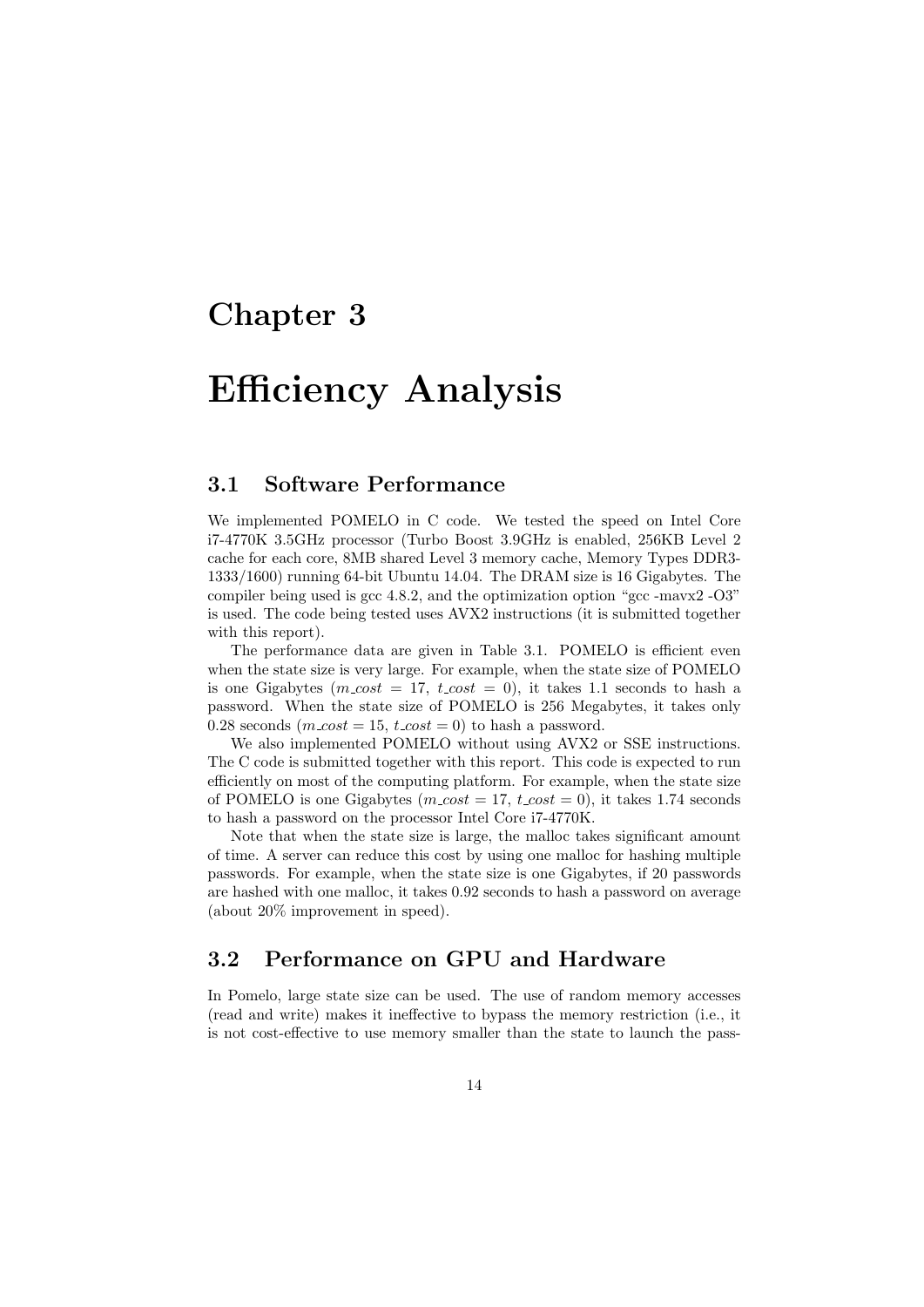word cracking attack). It is thus expensive to implement the password cracking against POMELO on GPU and dedicated hardware.

The functions H accesses (read and write) memory in a random way. It is thus expensive to utilize the SIMD power of GPU to crack passwords protected by POMELO.

However, in case that there is cache timing attack against POMELO, the attacker can retrieve partial information of the state, and use this partial information to bypass the second half of POMELO. But even in the presence of successful cache timing attack, the attacker still has to attack the first half of the algorithm. The first half of the POMELO is not vulnerable to the cachetiming attack, and it uses large amount of random memory accesses (function G), so it is difficult to develop efficient attacks on GPU since large memory is still needed.

### **3.3 Client-independent update**

We believe that for any tunable password hashing algorithm, it is straightforward to achieve client-independent update. It is as simple as follows: we use the algorithm with the new parameters to hash the old password image generated with the old parameters. After the update, for any input password, the algorithm is applied twice: one with the old parameters; another with the new parameters.

Another approach to design the client-independent update is to simply increase the parameter (such as changing the value of *t cost* parameter). POMELO does not use this approach. The reason is that POMELO should have strong resistance against the cache-timing attack, so we avoid mixing the passwordindependent table lookups and password-dependent table lookups (the first half of POMELO is strong against the cache timing attack). Increasing the value of *t cost* in POMELO also increases the number of password-independent table lookups that must be involved once the cache-timing attack is successful. If we use the second approach to design client-independent update, POMELO's strength against the cache-timing attack would get affected.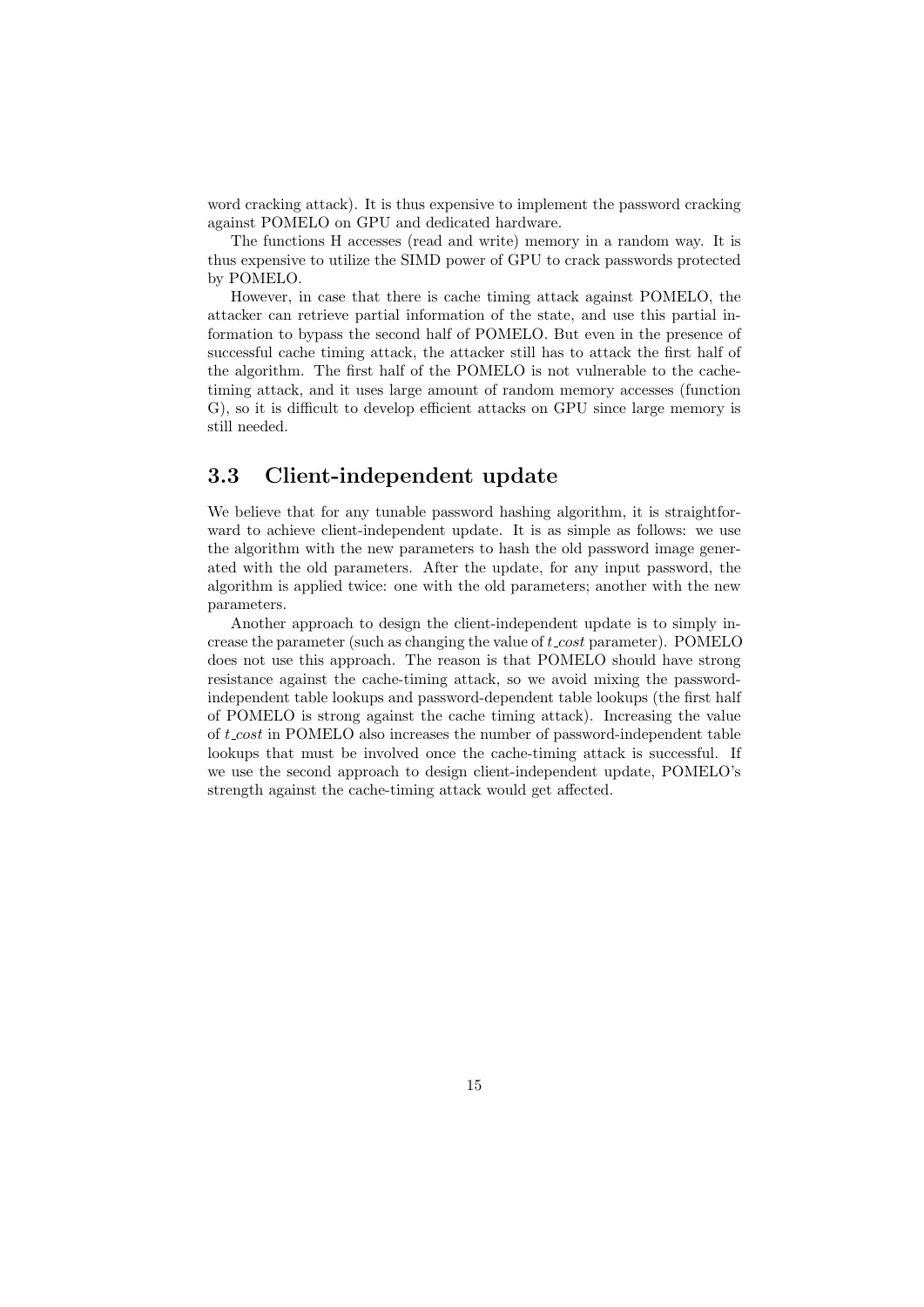| m_cost          | t_cost           | state size (bytes)  | timing (seconds)   |
|-----------------|------------------|---------------------|--------------------|
| $\overline{2}$  | $\boldsymbol{0}$ | $2^{15}$            | 0.00001            |
| $\overline{3}$  | $\overline{0}$   | $2^{16}$            | 0.00002            |
| $\overline{4}$  | $\overline{0}$   | $2^{17}$            | 0.00004            |
| $\overline{5}$  | $\overline{0}$   | $2^{18}$            | 0.00008            |
| $\overline{6}$  | $\overline{0}$   | $2^{19}$            | 0.00018            |
| $\overline{7}$  | $\boldsymbol{0}$ | $2^{20}$            | 0.00036            |
| $\overline{8}$  | $\overline{0}$   | $2^{21}$            | 0.00079            |
| $\overline{9}$  | $\overline{0}$   | $2^{22}$            | 0.00158            |
| $\overline{10}$ | $\overline{0}$   | $2^{23}$            | 0.00445            |
| $\overline{11}$ | $\overline{0}$   | $2^{24}$            | 0.01242            |
| $\overline{12}$ | $\overline{0}$   | $\overline{2^{25}}$ | 0.034              |
| $\overline{13}$ | $\overline{0}$   | $\overline{2^{26}}$ | 0.069              |
| $\overline{14}$ | $\overline{0}$   | $2^{27}$            | 0.140              |
| $\overline{15}$ | $\overline{0}$   | $2^{28}$            | 0.281              |
| $\overline{16}$ | $\overline{0}$   | $2^{29}$            | 0.565              |
| $\overline{17}$ | $\overline{0}$   | $2^{30}$            | 1.136              |
| 18              | $\overline{0}$   | $2^{31}$            | 2.277              |
| 19              | $\overline{0}$   | $2^{32}$            | 4.563              |
| $\overline{20}$ | $\overline{0}$   | $2^{33}$            | 9.137              |
| $\overline{2}$  | $\overline{18}$  | $2^{15}$            | 1.197              |
| $\overline{3}$  | $\overline{17}$  | $2^{16}$            | 1.225              |
| $\overline{4}$  | $\overline{16}$  | $2^{17}$            | 1.242              |
| $\overline{5}$  | $\overline{15}$  | $2^{18}$            | $\overline{1.322}$ |
| $\overline{6}$  | $\overline{14}$  | $2^{19}$            | 1.442              |
| $\overline{7}$  | $\overline{13}$  | $2^{20}$            | 1.490              |
| $\overline{8}$  | $\overline{12}$  | $2^{21}$            | 1.522              |
| $\overline{9}$  | $\overline{11}$  | $2^{22}$            | 1.520              |
| $\overline{10}$ | $\overline{10}$  | $2^{23}$            | 2.657              |
| 11              | $\boldsymbol{9}$ | $2^{24}$            | 4.335              |
| $\overline{12}$ | $\overline{8}$   | $2^{25}$            | 4.780              |
| 13              | $\overline{7}$   | $2^{26}$            | 5.012              |
| $\overline{14}$ | $\overline{6}$   | $2^{27}$            | 5.250              |
| $\overline{15}$ | $\overline{5}$   | $2^{28}$            | 5.450              |
| $\overline{16}$ | $\overline{4}$   | $2^{29}$            | 5.655              |
| 17              | $\overline{3}$   | $2^{30}$            | 5.937              |
| 18              | $\overline{2}$   | $2^{31}$            | 6.425              |
| 19              | $\overline{1}$   | $2^{32}$            | 7.340              |
| 20              | $\overline{0}$   | $2^{33}$            | 9.137              |

Table 3.1: The timing of POMELO on Intel Core i7-4770K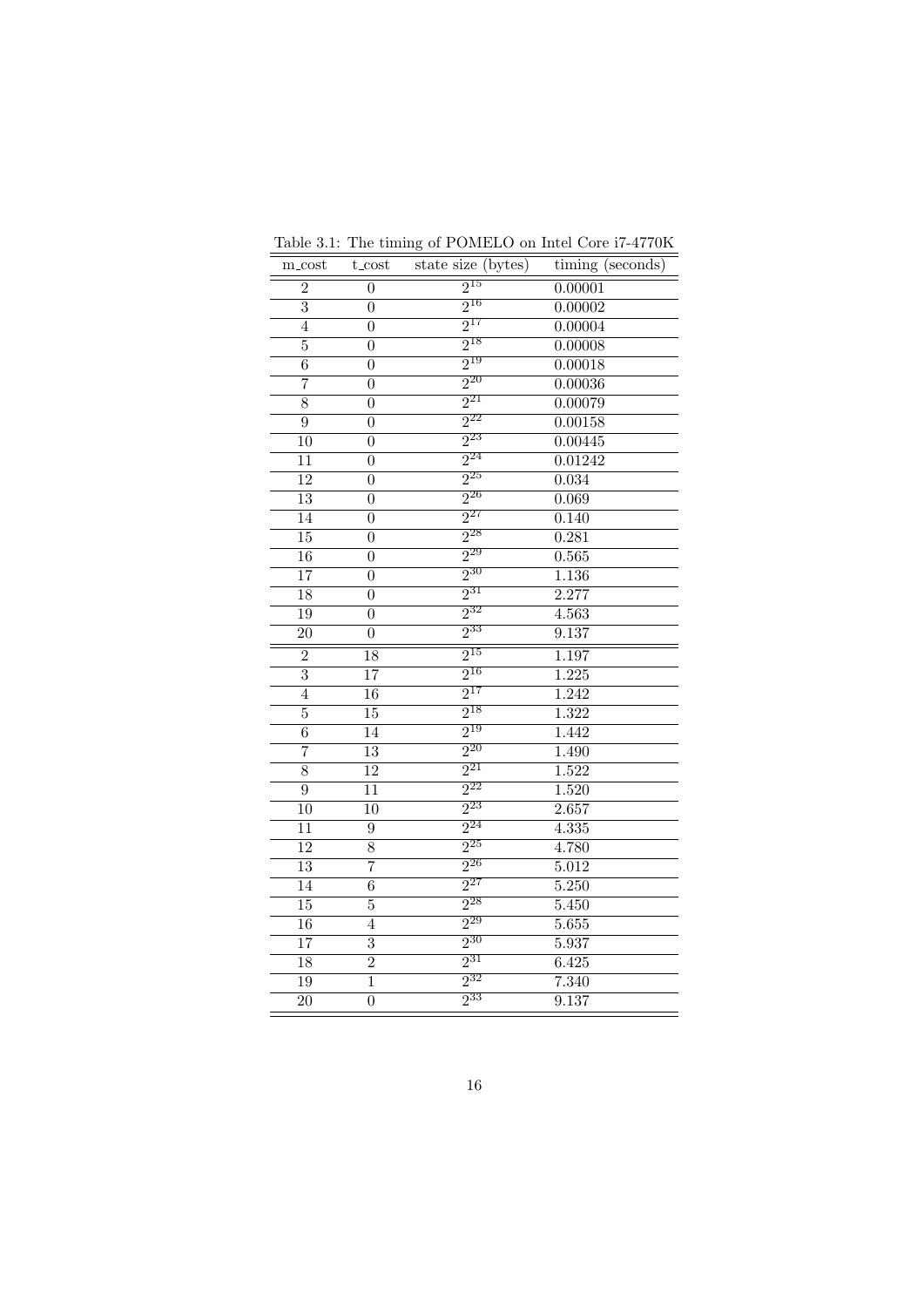# **Features**

- *•* Simple design. POMELO is based on a simple non-linear feedback function F. Function G and H involves simple random memory accesses. POMELO does not rely on any existing hash function or cipher in the design.
- *•* Easy to implement. The algorithm description can be easily translated into programming code.
- Easy to configure. The memory size is  $2^{13+m\text{-}cost}$  bytes; the number of operations is proportional to  $2^{m\text{-}cost+t\text{-}cost}$ .
- *•* Efficient. In POMELO, large memory can be used. For example, on the Intel i7-4770K processor, it takes 0.28 seconds to hash a password when 256 MB state is used.
- *•* Strong against the low-memory attack. When *t cost* = 0, if only half of the memory is used in the attack, the computational cost is increased by at least 128 times; if only one quarter of the memory is used in the attack, the computational cost is increased by at least 65536 times.
- Strong against cache timing attack since the first half of POMELO uses password-independent memory accesses.
- *•* Strong against attacks using GPU since large memory can be used, and password-dependent random memory accesses are used in the second half of POMELO.
- Frequent accesses to the 256KB CPU cache. In the attack using dedicated ASIC or FPGA, there is additional cost of implementing fast cache; otherwise, the attack speed would become slower for large state.
- *•* Support large input/output sizes. The password is up to 256 bytes, the salt is up to 64 bytes, the output is up to 256 bytes.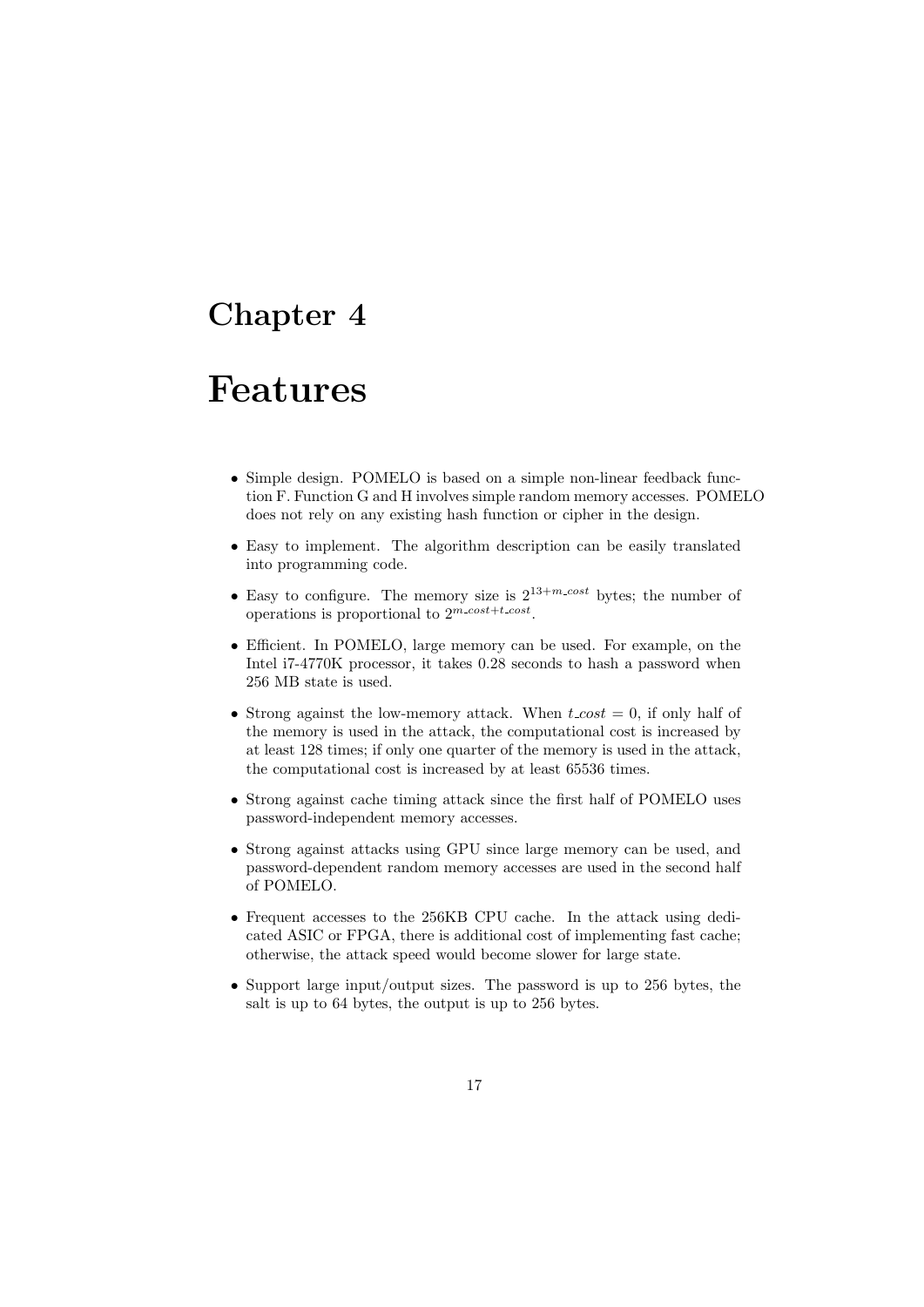*•* 66 extra input bytes are reserved for the extension of the algorithm (such as the inclusion of secret key). These 66 bytes can be assigned to  $S8[320] \cdots S8[383]$ , and *S*8[390], *S*8[391] in Step 2. (Note that byte *S*8[389] is used for KDF.)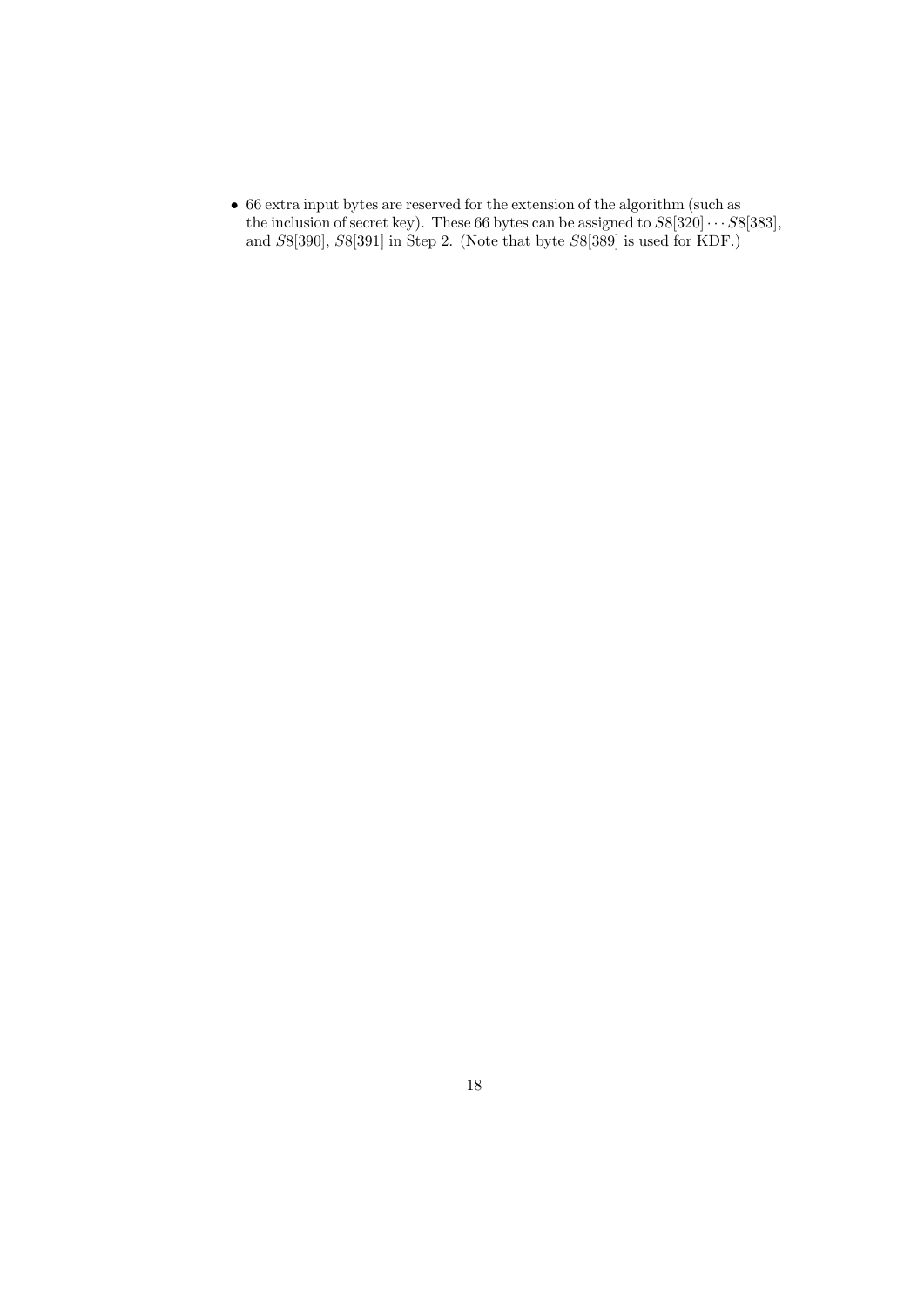# **Tweaks and Rationale**

In the tweak, we process four 64-bit words in parallel, and we perform two memory accesses in each step of function G and H.

- *•* Four 64-bit words are now processed in parallel. Reason: To efficiently use the 256-bit AVX2 instructions on the new generation CPUs. The SIMD instructions are used in a number of recent cryptographic designs, such as stream ciphers Salsa [5], Chacha [6], hash functions BLAKE [1], BLAKE2 [2], JH [15] and authenticated ciphers NORX [3] and MORUS [16].
- *•* Two table lookups are used in each step of function G and H. (In the previous version of G and H, one table loop is used in every four steps of function G and H.)

One table lookup is within the whole range of the state using *index global* which is set to a pseudorandom number every 32 steps, then its value is increased by one every step.

Another table lookup is within (at most) 256KB around the element *S*[*i*] in the *i*th step. *index local* is used, and its value is set to a pseudorandom number in every step.

Reasons:

1) Ensure that in every step, there are table lookups so that it is expensive for the attacks using SIMD.

2) To speed up the memory access by using the DRAM row buffer. DRAM uses an 8KB row buffer (for every access to the DRAM, 8KB in that row gets read into the row buffer, and it is fast to access the data in the row buffer). For POMELO with large state size, using *index global* in table lookup allows us to access data in the row buffer efficiently (1KB data at sequential addresses are accessed).

3) Sequential data access is not good for resisting the attack using low memory, so we need to use *index local* in table lookups to make the low memory attack expensive (the reason is to make it expensive to store the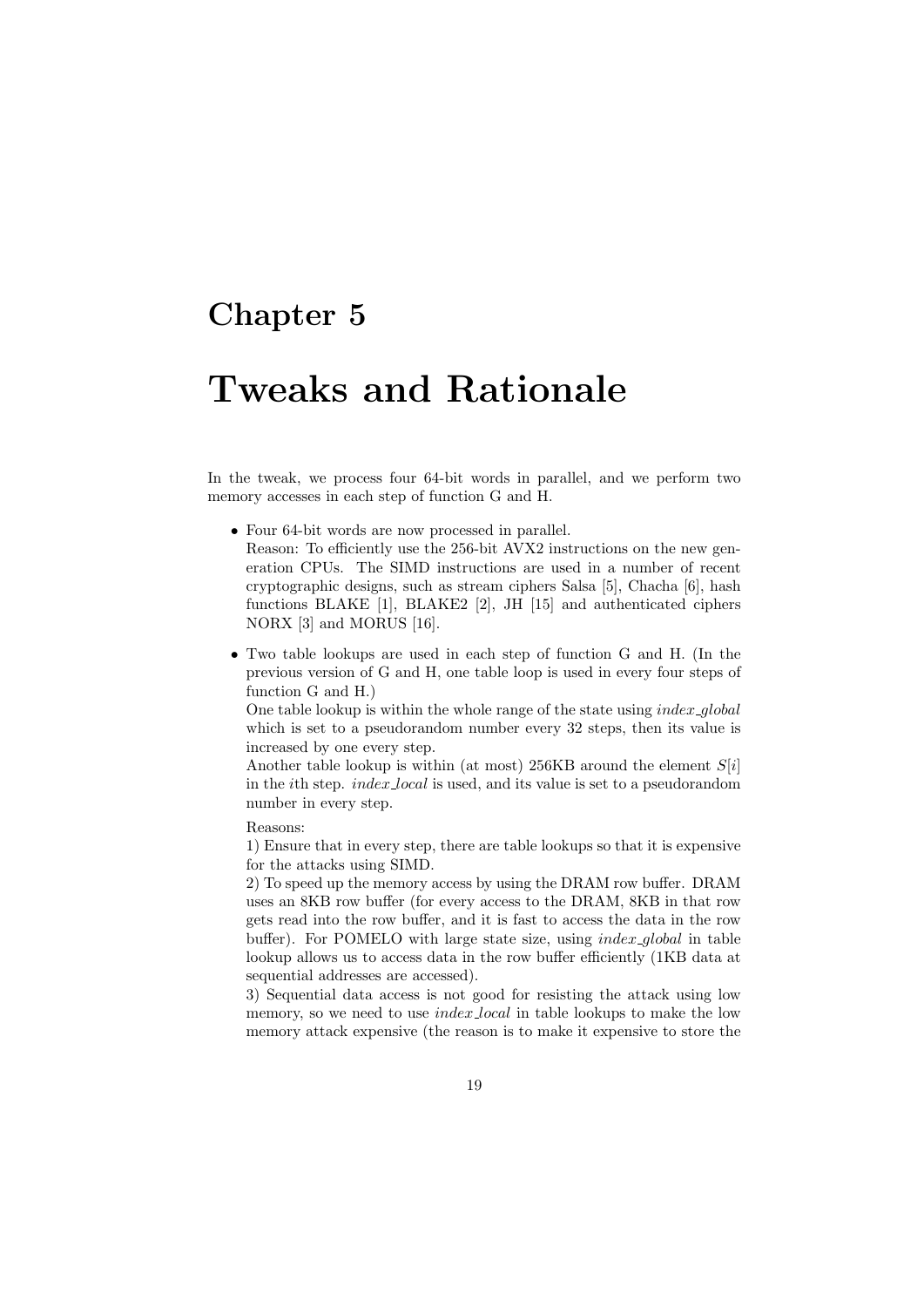partial state. The details are provided in the security analysis in Section 2.2). Although in every step *index local* is updated to a pseudo random number, it is not expensive to loop up table using *index local* since the CPUs have a relatively fast and large Level 2 cache.

- *•* The nonlinear feedback function in function F is modified. Reason: It is because that we now changed the word size from 64-bit to 256-bit.
- *•* The random number generation is changed. Reason: Simply allow the easy derivation of pseudorandom numbers (pseudorandom numbers are being used in table lookups).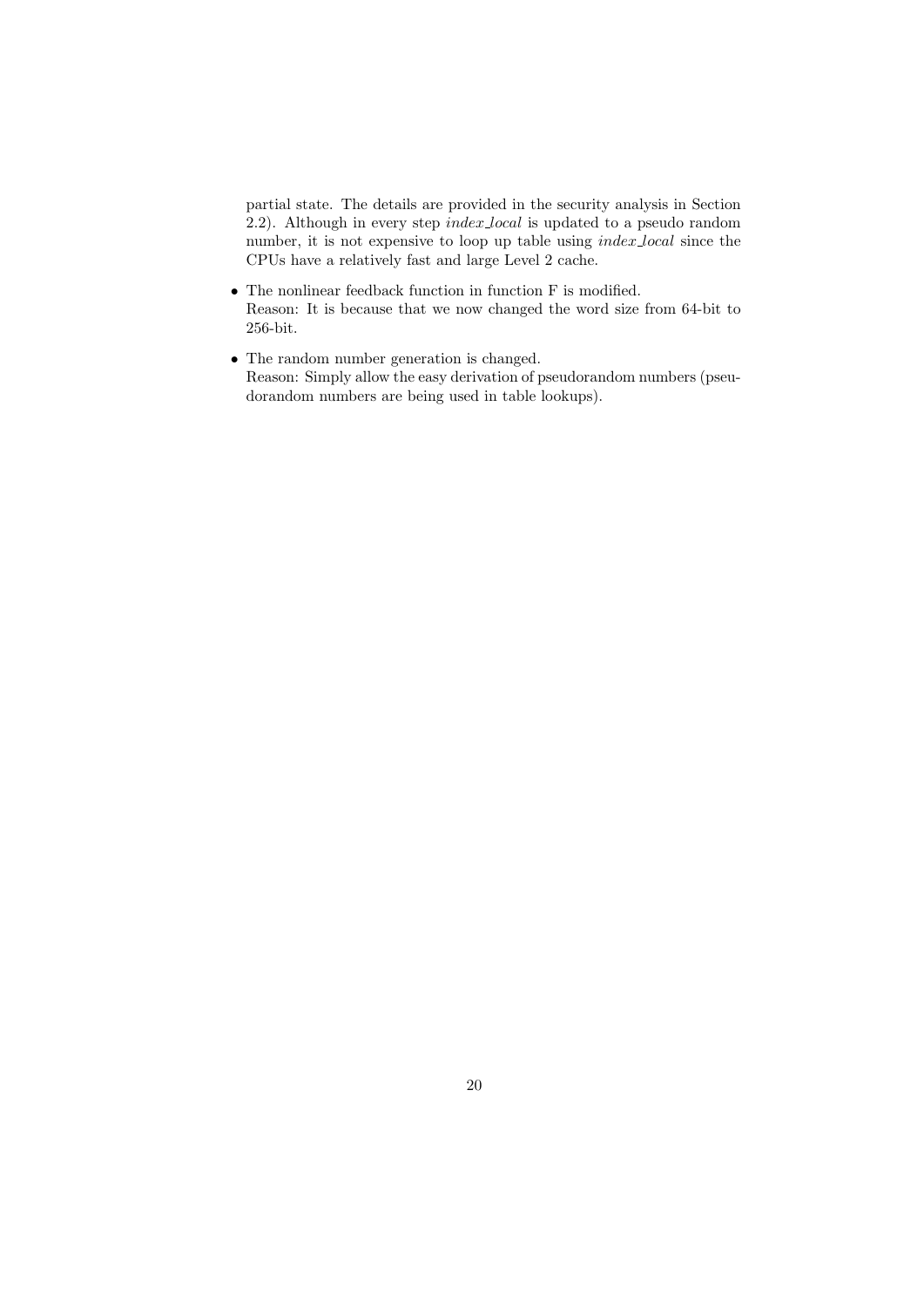# **No hidden weakness**

The designers of POMELO state here that there are no deliberately hidden weaknesses in POMELO.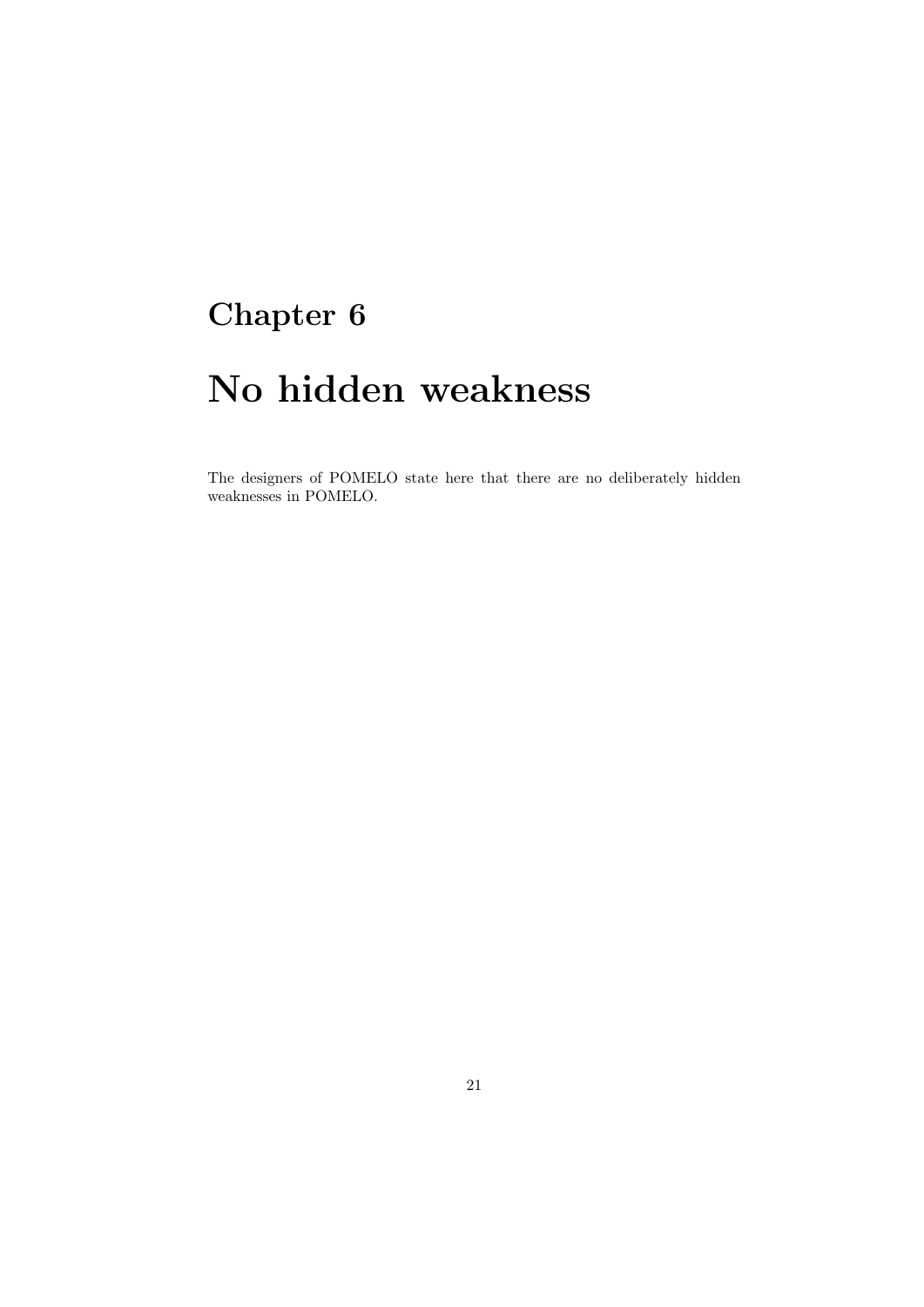# **Intellectual property**

POMELO is and will remain available worldwide on a royalty free basis, and that the designer is unaware of any patent or patent application that covers the use or implementation of the submitted algorithm.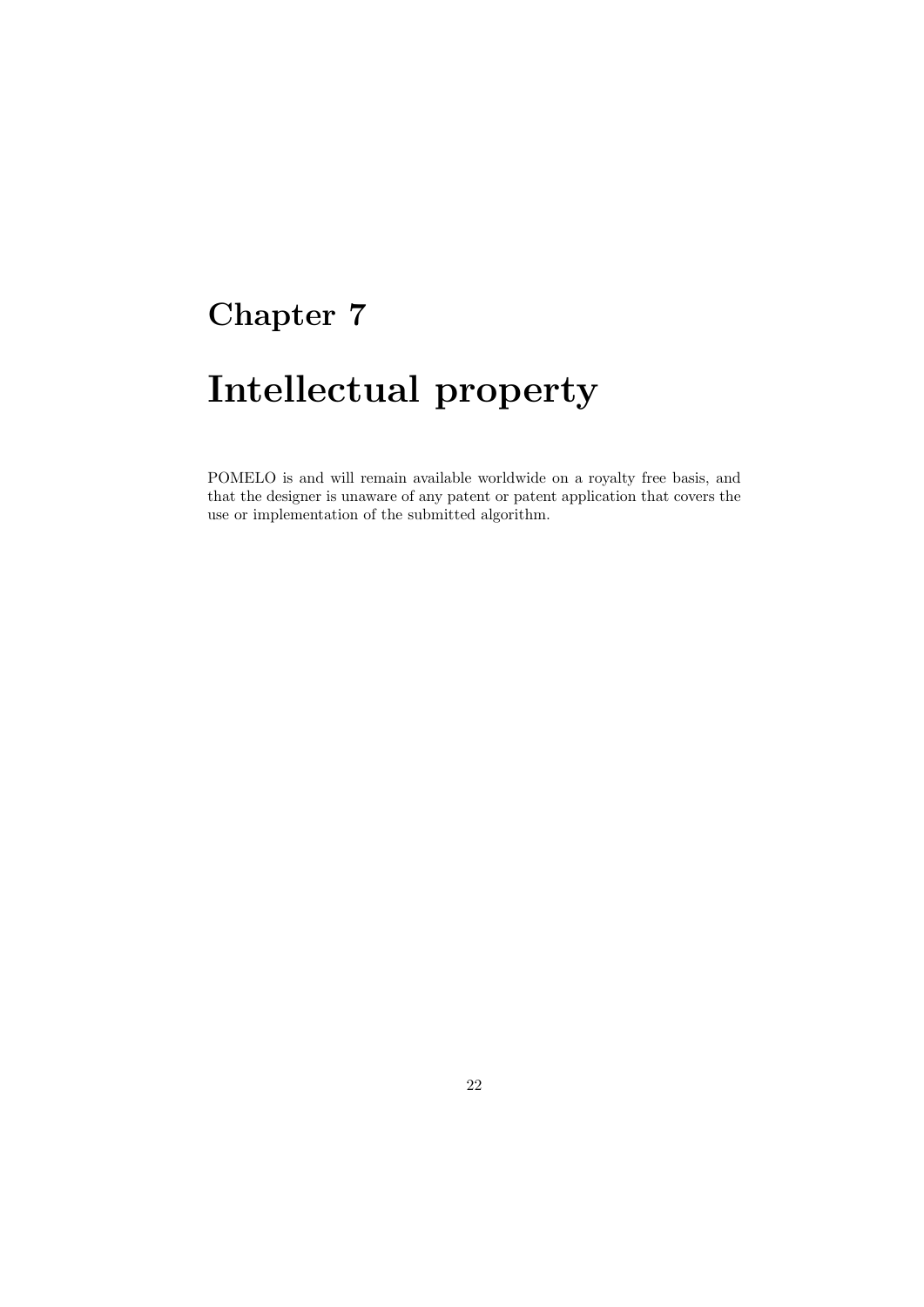# **Bibliography**

- [1] Jean-Philippe Aumasson, Luca Henzen, Willi Meier, Raphael C.-W. Phan. BLAKE. NIST SHA-3 competition finalist, 2011.
- [2] Jean-Philippe Aumasson, Samuel Neves, Zooko Wilcox-O'Hearn, Christian Winnerlein. BLAK2. https://blake2.net/
- [3] Jean-Philippe Aumasson, Philipp Jovanovic, Samuel Neves. NORX. Submission to the CAESAR Competition, 2014.
- [4] Dan J. Bernstein. Cache-timing attacks on AES. Technical Report, University of Illinois, 2005.
- [5] Dan J. Bernstein. The Salsa20 family of stream ciphers. New Stream Cipher Designs, pages 84-97, 2008.
- [6] Dan J. Bernstein. ChaCha, a variant of Salsa20. http://cr.yp.to/chacha. html
- [7] Eli Biham, Adi Shamir. Differential Cryptanalysis of DES-like Cryptosystems. Advances in Cryptology – CRYPTO'90, pp. 2 – 21.
- [8] Alex Biryukov, David Wagner. Slide Attacks. Fast Software Encryption FSE'99, pp.245 - 259.
- [9] Mitsuru Matsui. "Linear cryptanalysis method for DES cipher". Advances in Cryptology - EUROCRYPT 1993.
- [10] Colin Percival. Stronger Key Derivation via Sequential Memory-Hard Functions. BSE-Can'09, May 2009.
- [11] Niels Provos and David Mazieres. A future-adaptable password scheme. In USENIX Annual Technical Conference, FRENIX Track, UNENIX, 1999.
- [12] Hongjun Wu. Related-Cipher Attacks. Information and Communications Security – ICICS 2002, pp. 447 – 455.
- [13] Hongjun Wu, Bart Preneel. Differential Cryptanalysis of the Stream Ciphers Py, Py6 and Pypy. Advances in Cryptology – EUROCRYPT 2007, pp. 276 – 290.